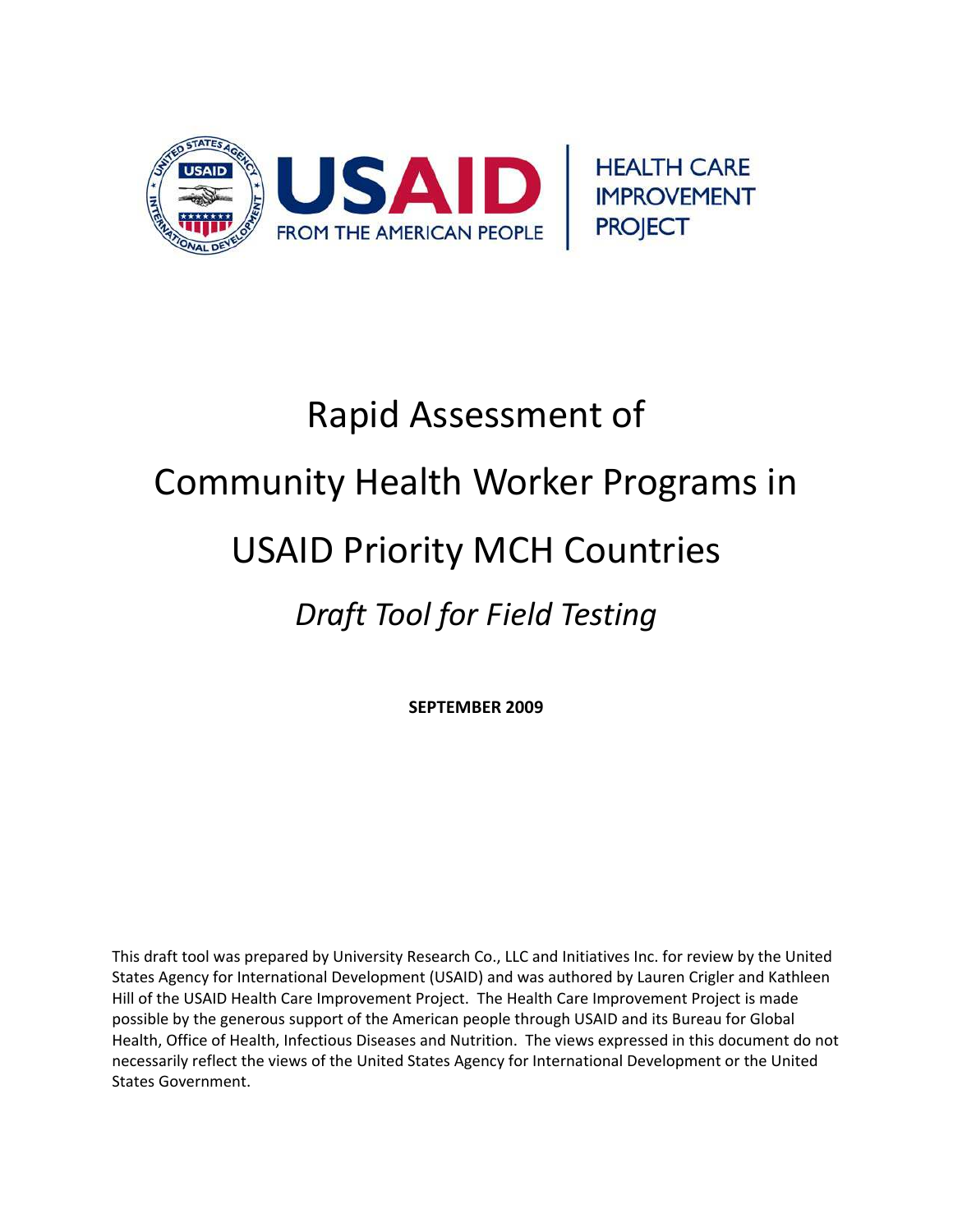## **Acknowledgements**

The CHW Program Functionality Assessment Tool was developed by Lauren Crigler and Kathleen Hill of the USAID Health Care Improvement Project. Fazila Shakir provided valuable assistance in conducting background research for the development of the tool, and Alison Wittcoff provided editorial assistance.

The authors would like to thank Troy Jacobs and the entire Maternal and Child Health team at USAID (John Borrazo, Al Bartlett, Maria Francisco, Lily Kak, and Mary Ellen Stanton) for their comments on prior drafts of this tool and their suggestions for its improvement.

The USAID Health Care Improvement Project is implemented by University Research Co., LLC (URC) under the terms of Contract No. GHN-I-01-07-00003-00. URC's subcontractors for the HCI Project include EnCompass LLC, Family Health International, Initiatives Inc., Johns Hopkins University Center for Communication Programs, and Management Systems International. Initiatives Inc. is HCI's lead partner in the area of human resources management. For more information on this tool, please contact Ms. Lauren Crigler, HCI Director of Workforce Development, at *crigler@urc-chs.com.*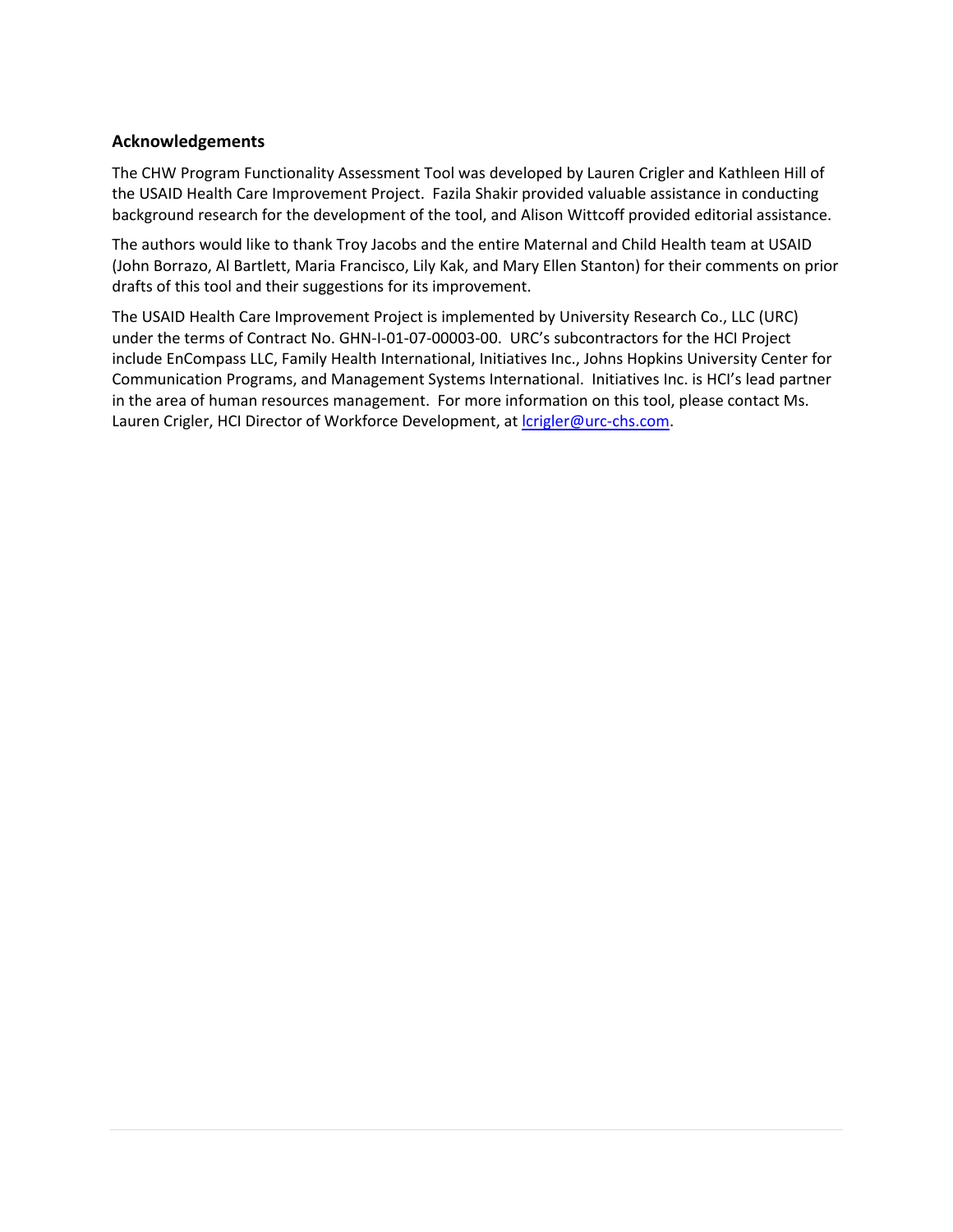# **Rapid Assessment of Community Health Worker Programs in USAID Priority MCH Countries**

## **I. Background**

As a key element of its strategic approach to maternal, child, and newborn health USAID will address the MCH human resources crisis by increasing by at least 100,000 the number of functional community health workers (CHW) serving in USAID priority countries by 2013. This document proposes a working definition of a CHW and a matrix tool for assessing and counting functional community health programs and their CHW participants. The intended audience for this tool is any USAID‐supported implementing partner, such as the Ministry of Health, NGO or other organization that implements and manages CHW programs in target MCH priority countries.

The objective of the CHW Program Functionality Assessment Tool is to help USAID HPN Officers and other relevant stakeholders assess the functionality of USAID supported CHW programs and to count the number of community health workers within programs assessed as functional. In addition to counting the numbers of functional community health workers, this tool also provides an action planning and resources guide to assist program managers in strengthening their CHW programs.

## **II. Defining Functional Community Health Workers for MCH Services**

## **A. Defining Community Health Workers**

The term "community health worker" is a broadly used term that includes a wide range of health aides who are selected, trained, and who work in communities delivering basic health, promotion, education and mobilization services. They have many different titles and functions and range from extensions of the formal health sector, as in Auxiliary Nurses or Technicians, to village health workers and health promoters.

Expert groups have interpreted the literature to define a CHW in various ways including:

- "Community health workers should be members of the communities where they work, should be selected by the communities, should be answerable to the communities for their activities, should be supported by the health system but not necessarily a part of its organization, and have shorter training than professional workers." Source: Community health workers: What do we know about them? (WHO, 2007)
- "Any health worker carrying out functions related to health care delivery; trained in some way in the context of the intervention; and having no formal professional or paraprofessional certificated or degreed tertiary education" Source: Lehmann U, Sanders D.2005.
- "A health worker who has received training that is outside the nursing and midwifery curricula but is, nevertheless, standardized and nationally endorsed. This category can include health workers with a range of different roles and competencies and those that are providing essential services in a health facility, or in the community as part of, or linked to a health team at the facility." Source: Task Shifting: Global Recommendations and Guidelines (WHO, 2008).

## **B. Identifying Community Health Workers Who Provide MCH Services**

For the purposes of the USAID MCH Community Health Worker Initiative, a definition of a community health worker that blends the above definitions is proposed:

*A community health worker is a health worker that performs a set of essential MCH health services who receives standardized training outside the formal nursing or medical curricula and*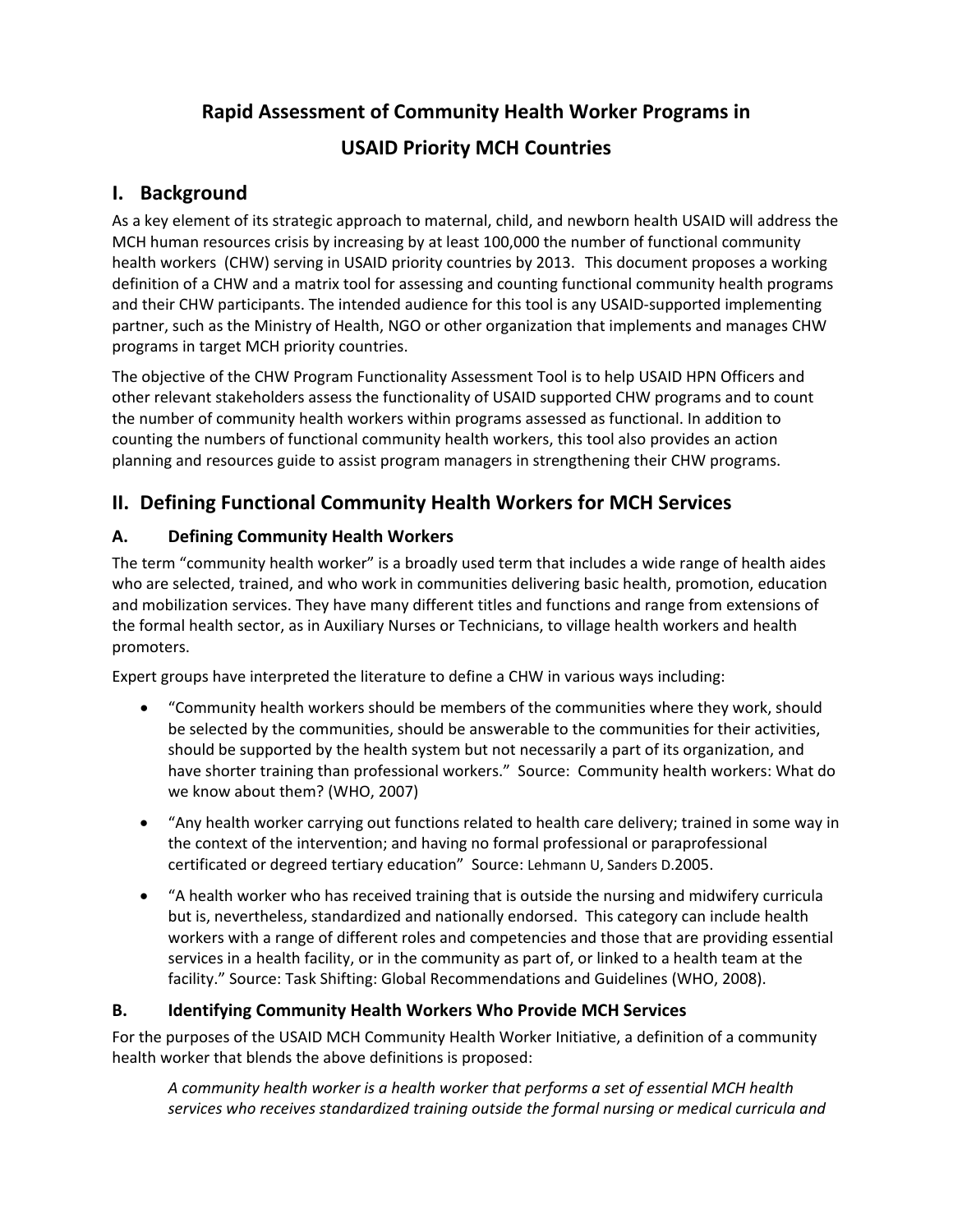## *has a defined role within the community and the larger health system.*

To be considered a functional CHW who provides MCH services, the CHW's job tasks must include *at least one complete* key MCH interventions listed in table 2. This list of interventions is adapted for the CHW role from the key MCH interventions listed in USAID's Report to Congress: Working Toward the Goal of Reducing Maternal and Child Mortality (USAID 2008). Interventions are grouped into the following seven categories:

- 1. Antenatal
- 2. Childbirth and Immediate Newborn Care
- 3. Postpartum and Newborn Care
- 4. Early childhood (0‐5 yrs)
- 5. Family planning/healthy timing and spacing of pregnancy
- **6.** Malaria (Optional‐ Dependent Upon Country)
- 7. PMTCT (Optional‐Dependent Upon Country)

Each category includes several interventions, some of which have specified sub‐components. When sub‐ components are listed, they are considered requirements for the completion of that intervention.

## **III. The Community Health Worker Program Functionality Assessment Tool**

## **A. Objectives of CHW‐PFA**

The CHW Program Functionality Assessment Tool (CHW‐PFA) is intended to provide USAID HPN Officers and other stakeholders with a rapid way to assess the functionality of community health worker programs, and of the health workers within those programs, in priority MCH countries. A set of widely accepted programmatic and clinical elements are proposed that together, provide the foundation for a strongly functioning CHW program in MCH. Although exceptions to every rule can be found, what is presented in this instrument can be considered as a set of best practices and guidelines for sustainable programs. When a CHW program meets the minimum program component criteria, individual CHW's can be counted within the program with reasonable confidence that health workers are receiving the minimum support necessary to enable their performance, and that they are also delivering at least one key MCH intervention.

The benefits to this approach are:

- 1. It allows USAID Missions to respond to the demand by the US Congress that USAID count and add 100,000 functional community health workers to programs in priority countries;
- 2. It provides an opportunity for USAID Missions and country programs to assess current and future programs based on a core set of organizational best practices;
- 3. It offers a framework for improvement with an action plan, resources, and technical assistance to enable programs to improve their programs' ratings.

Counting and evaluating individual CHWs, either through direct observation or survey, is a timely and very costly process. By analyzing and evaluating the support systems considered essential to the performance of a CHW, programs do more than count individuals – they provide a strong foundation for quality health worker performance, improve programmatic sustainability, and increase the level of engagement of community health workers.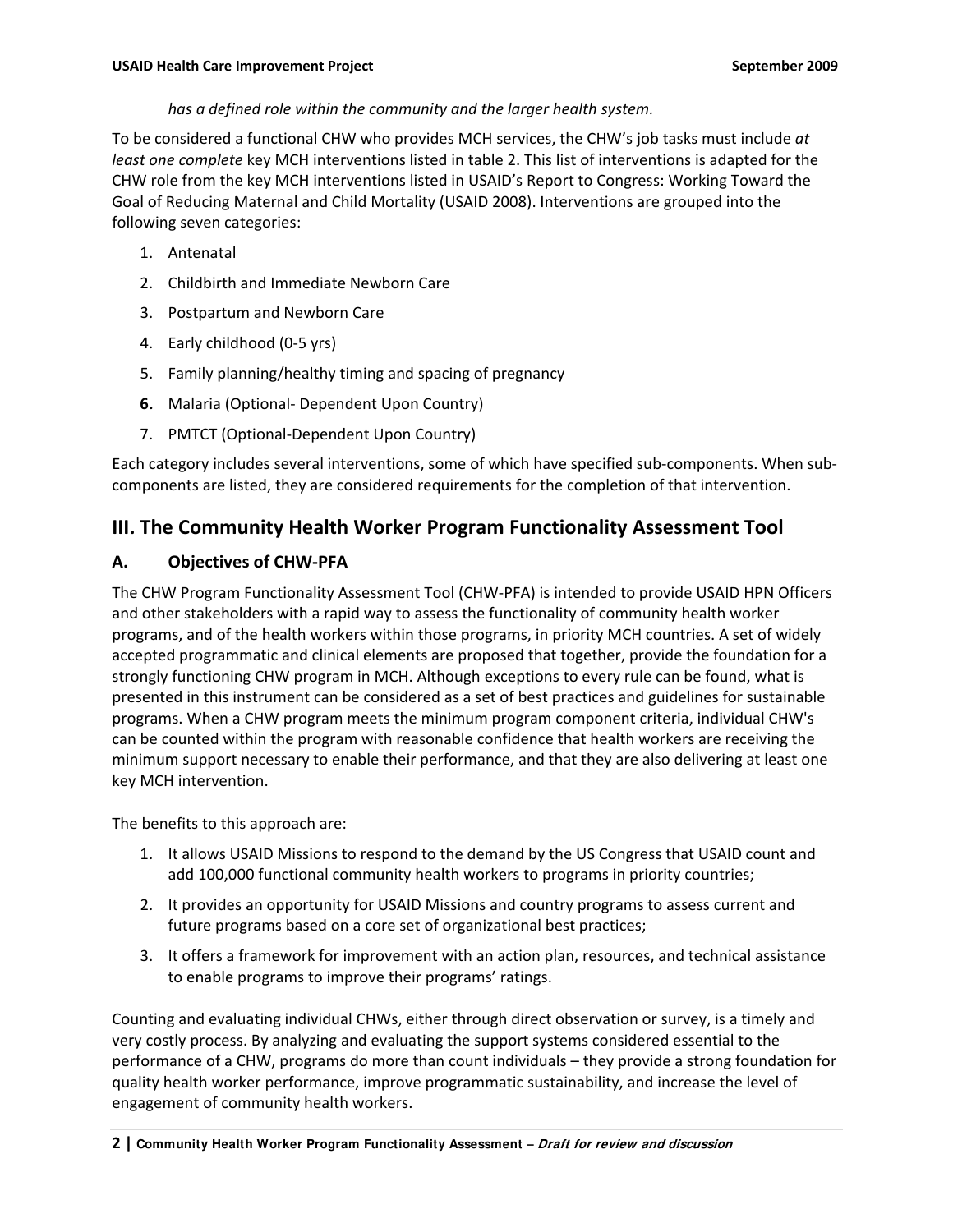The constraints of this approach are:

- 1. The CHW‐PFA does not evaluate the quality of MCH services delivered by individual health workers; there are several other tools currently in use that evaluate the quality of services.
- 2. This tool does not assess the actual impact of CHW programs on communities, mothers or children.
- 3. The CHW‐PFA tool does not offer a quality improvement (QI) process, although it should be used in conjunction with a QI process to achieve the objectives for program quality and sustainability.

#### **B. Programmatic Components**

The CHW PFA proposes twelve programmatic components supported by the literature for a community health worker program to be effective. These components are:

- 1. **Recruitment:** How and from where a community health worker is identified, selected, and assigned to a community.
- 2. **The CHW Role:** The alignment, design and clarity of role from community, CHW, and health system perspectives.
- 3. **Initial Training:** Training is provided to the CHW to prepare for the role in MCH services delivery and ensure he/she has the necessary skills to provide safe and quality care.
- 4. **On‐going Training:** On‐going training is provided to update CHW on new skills, reinforce initial training, and ensure he/she is practicing skills learned.
- 5. **Equipment and Supplies:** The requisite equipment and supplies are available when needed to deliver the expected services.
- 6. **Supervision:** Supervision is conducted on a regular basis to carry out administrative tasks and to provide individual performance support (feedback, coaching, data‐driven problem‐solving).
- 7. **Performance Evaluation**: Evaluation to fairly assess work during a set period of time.
- 8. **Incentives:** A balanced incentive package that includes financial incentives, such as salary and bonuses and non‐financial incentives, such as training, recognition, certification, uniforms, medicines, etc**.** that is appropriate to the work expectations.
- 9. **Community Involvement:** The role that community plays in supporting a CHW.
- 10. **Referral System:** A process for determining when referral is needed, a logistics plan in place for transport and funds when required, a process to track and document referrals.
- 11. **Professional Advancement:** The possibility for growth, advancement, promotion and retirement for a CHW.
- 12. **Documentation, Information Management:** How CHWs document visits, how data flows to the health system and back to the community, and how it is used for service improvement.

#### **Functionality Rating of Programmatic Components**

For each of the 12 components listed above, four levels of functionality are described that range from non-functional (Level 0) to highly functional as defined by suggested best practices (Level 3). These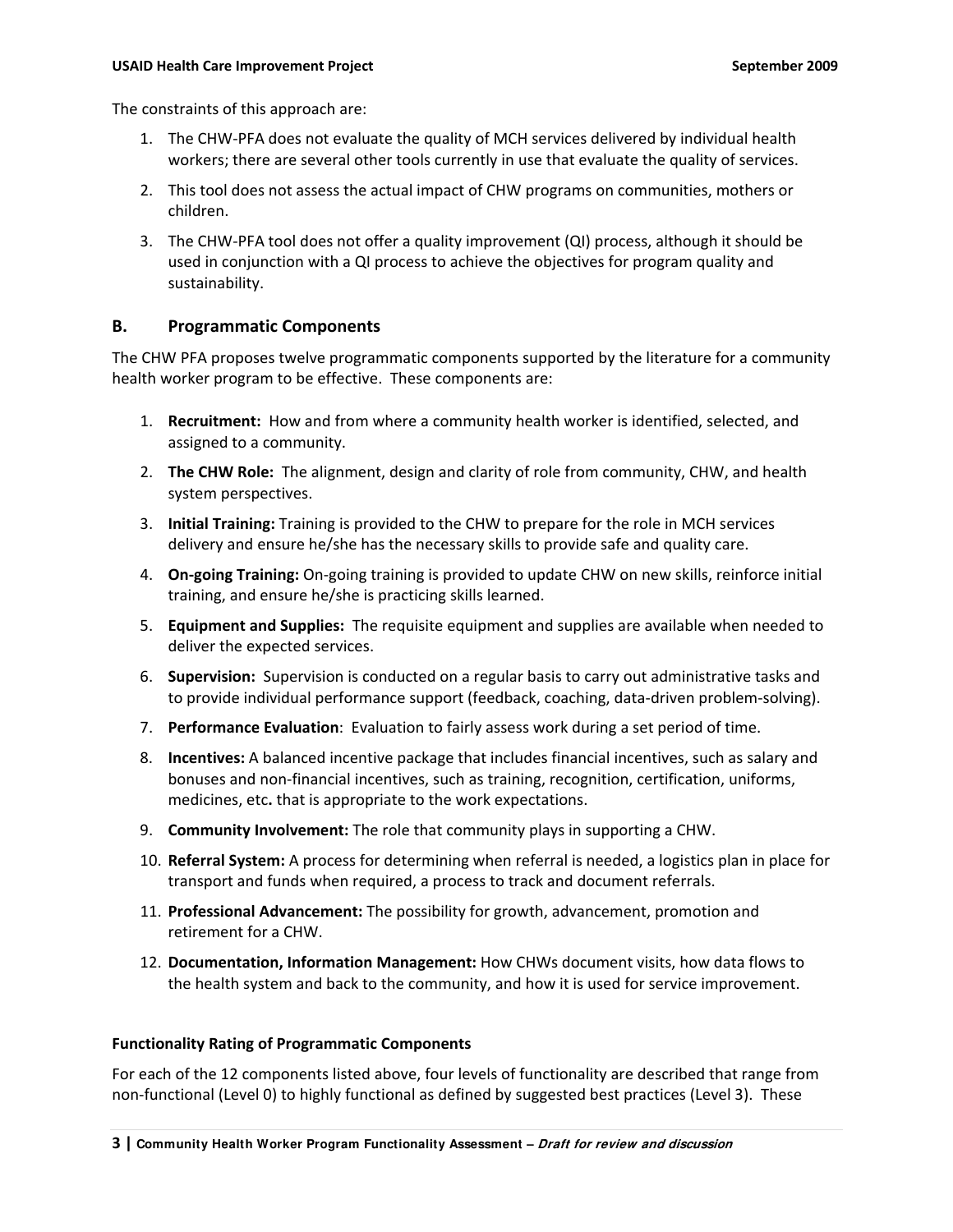levels describe situations commonly seen in community health worker programs and provide enough detail to allow stakeholders to identify where their programs fall within that range. Level 3, the highest level, provides an accepted best practice for each component, and resources and tools to aid implementers in achieving that higher level of functionality are provided as part of this instrument (Appendix 1). Because each of these components is equally necessary for a program to succeed, a CHW program must be rated at least level 2 in each of the 12 components in order to be considered minimally functional.

## **C. Clinical Requirements**

## **Delivery of Maternal Child Health (MCH) Intervention**

A'functional' community health worker *providing MCH services* must deliver at least one of the key MCH interventions listed in Table 2 of this document**.** Table 2 provides a list of key MCH interventions classified by antenatal, childbirth and immediate newborn care, post‐partum and newborn care, early childhood, family planning/healthy timing and spacing of pregnancy in the MCH care‐continuum.

## **Scoring of MCH Intervention**

As the delivery of one MCH intervention is considered qualifying criterion for this program, a separate score is not added for the first MCH service provided. However, a program that is assessed as functional in its programatic components that also offers more than one MCH intervention will increase its functionality rating by a score of 1 for each additional intervention. This approach is proposed due to the tremendous range of CHW MCH roles across countries ranging from CHW's who perform a wide range of MCH tasks to CHW's who perform very specific interventions (WHO, 2008). Programs with CHWs that provide 2 or more individual tasks score higher on the functionality scale, with one point assigned for each additional task.

## **IV. Applying the CHW‐PFA**

## **A. Preparation Phase**

## **1. Understanding the CHW program/s to Assess**

As the assessment should be conducted for each program (whether national, regional, or by district) that can be described as functioning consistently, it is important to consider how the CHW program is organized and managed. Is it supported by a central ministry of health or by independent NGOs? Is it a national program or more local and regional? Is it linked to public health services or does it function independently? Is there organizational consistency across communities/districts/regions? Although the size of the program or the number of community health workers within the problem is not a limiting factor, the organization of the program is important. As we are assessing the supportive structures of the program rather than the individuals within the program, consistency across the 12 programmatic components listed on page 12 will be needed. As many CHW programs differ by district or by region, it is important to plan this meeting in advance to include knowledgeable people for each district (or region) that functions distinctly. It is not possible or reasonable to expect organizations to evaluate each individual community, so program managers should identify in advance how many distinctly managed programs there are by reviewing the CHW program components.

## **2. Identifying Stakeholders for Meeting**

The instrument is best used during a workshop with multiple stakeholders knowledgeable about a specific program. Stakeholders should include individuals that are familiar with how the program is managed or supported and the regions within which it functions. It is best applied by a diverse group of no more than 15 people (can be as few as 5) from an organization or CHW program.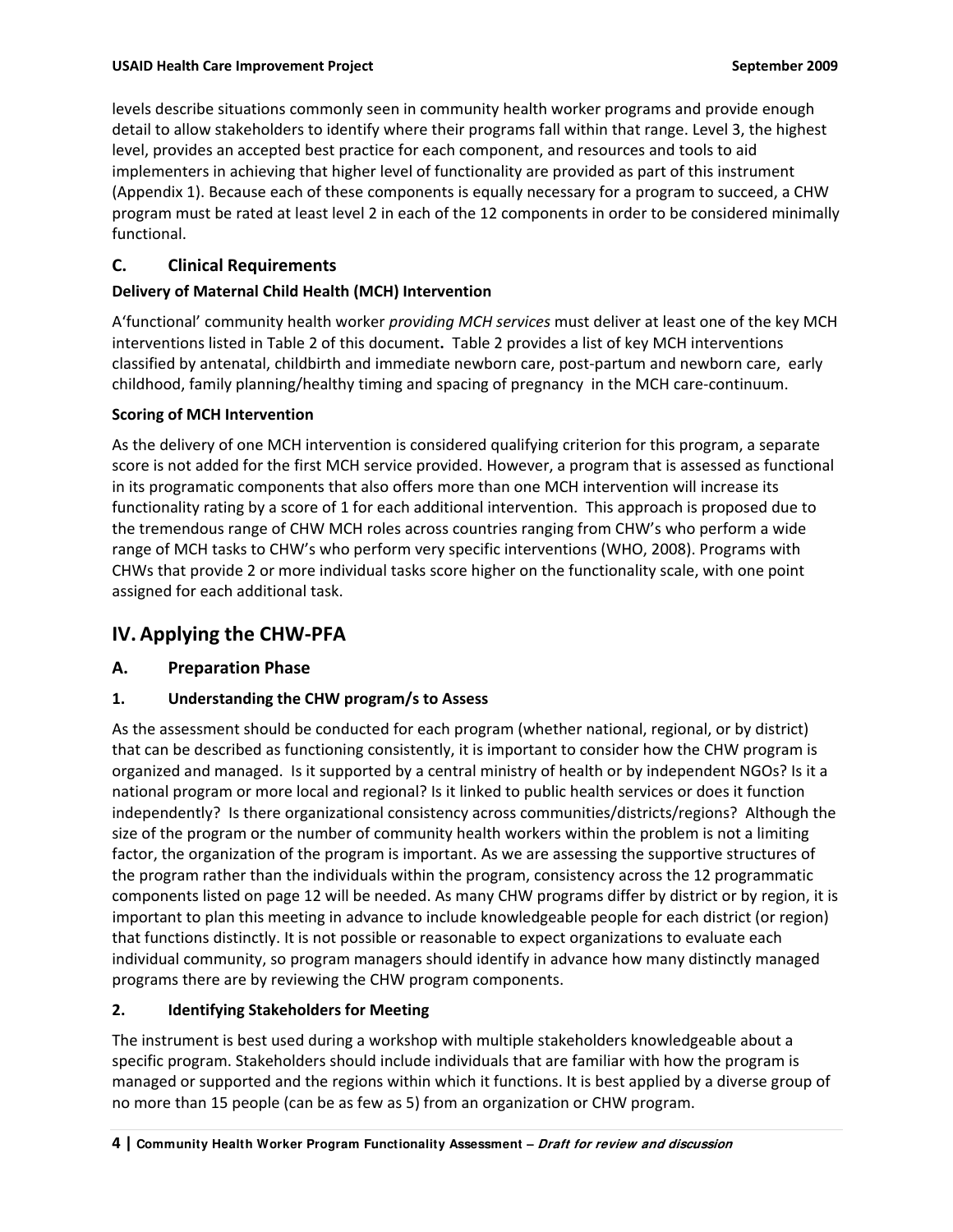#### **USAID Health Care Improvement Project September 2009**

Selected staff should represent field level managers, district level managers, and other individuals who are very familiar with the implementation details of the program. It is ideal to also include CHW supervisors if possible.

#### **3. Documents Requested**

When invitations to attend the CHW review session are extended to stakeholders, a list of suggested documents or pieces of information should accompany the invitation to ensure that stakeholders are prepared to assess individual components of the matrix. Suggested documents include:

- Program descriptions, job descriptions, or official descriptions of the role of the CHW and the process followed to identify and recruit the CHW
- Any information that documents the supply of equipment or supplies (frequency, minimum stock) to CHWs
- Records identifying numbers of trained CHWs, dates of recent trainings, and documents describing training content and process
- Documents that describe the supervision or monitoring process
- Records of current numbers of CHWs
- Any other documents available and pertinent to program components

*Note: If documents are not available, stakeholders should be able to speak knowledgeably about each component.*

#### **4. Facilitating the Meeting**

- **Introduction and Statement of Objectives**
	- Introduction to the U.S. Government MCH strategy to increase by at least 100,000 the number of functional community health workers serving in USAID priority countries by 2013
	- Improvement in quality and sustainability of CHW programs supported by USAID
	- Assess functionality of specific CHW programs and identify actions to improve results
- **Review Tool and Components in Plenary Session**
	- Discuss each section of the tool as a group. Present and define the Programmatic Components.
	- Each component will be defined and discussed as a group. Resources and links are provided within the tool to explain and more fully describe each component.

#### **5. Completing the Assessment**

- **Individual Assessment – Rating the Components**
	- Each person in the group individually assesses the CHW components in the matrix by reviewing the characteristics of every component at each stage of development.
	- For each component, each person should write the number for the stage that he/she believes best represents the current status of the CHW organization, program, or sub‐ program. Please note that if only part of the statement applies, record the number for the level below.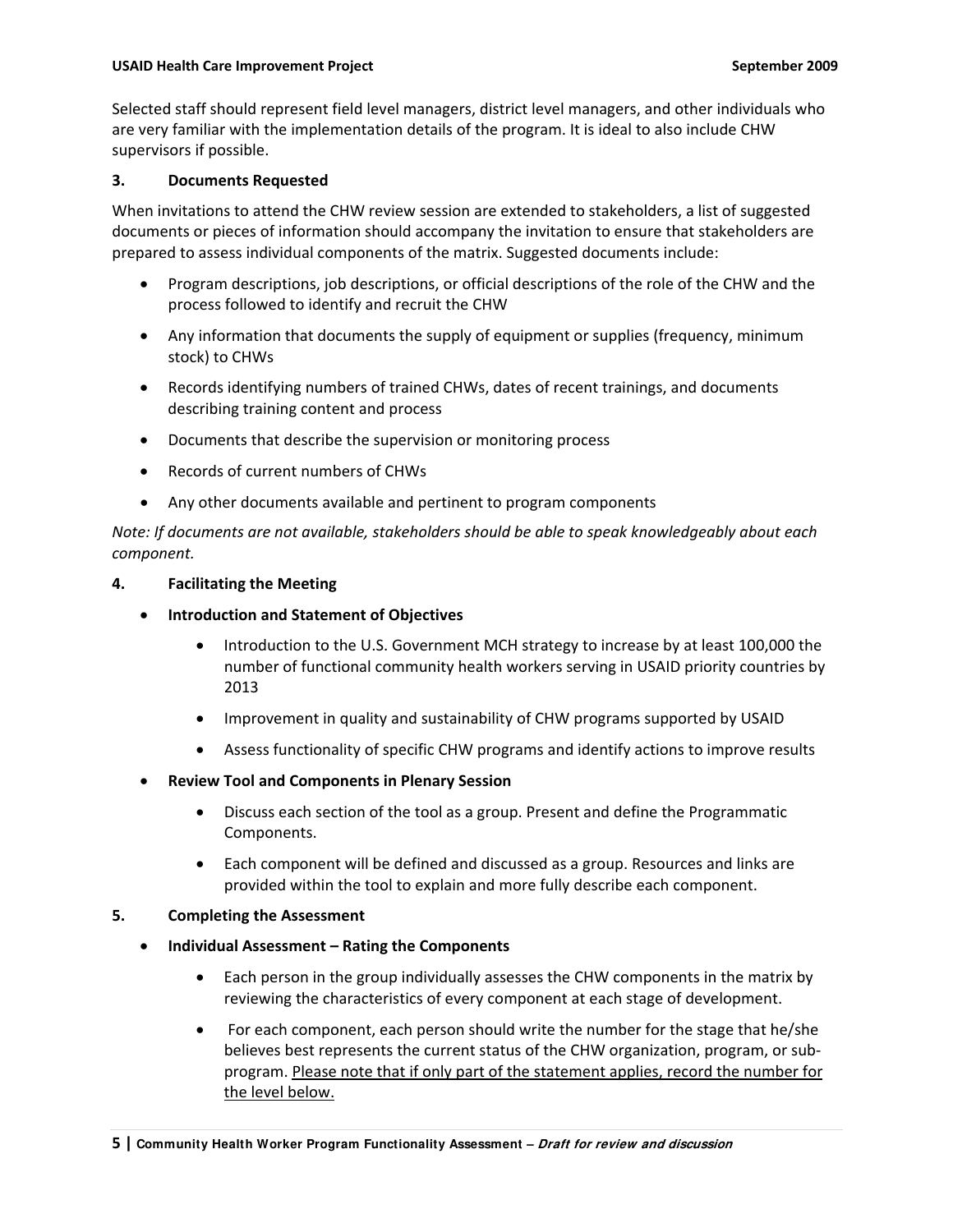- In the blank box on the right of the matrix, please note one or two specific observations that support the level that is marked.
- This step in the assessment process should take no more than 45 minutes.
- **Group Assessment – Reaching Agreement** 
	- Once individual assessments are completed, the facilitator guides the group through a discussion of each component by recording on a flip chart the individual scores and identifying any outliers (most scores will converge on a specific number). Those people whose scores are higher or lower will be asked to explain why they rated the component they way they did. Evidence will then be produced and discussed to bring the outliers back into the norm or convince the group that they are correct.
	- If multiple groups are participating (representatives from several programs) group members can discuss each component and how they individually rated each component for the program they are assessing. The facilitator can roam the room and help groups agree on each rating and share documents that might substantiate one rating or another.
	- It is important that each individual's perspective be respected as perceptions can differ depending on a person's role within the organization.
	- Where agreement cannot be reached, the lower of the two scores will be selected.
	- Once agreement is reached, an overall form is completed and evidence for each component is listed.
	- This step in the assessment process should take 2 hours allowing about 15 minutes per component.

#### **6. Completing the Scoring Table and Counting CHWs**

Once scores are agreed upon, the scoring table on page 25 should be completed by any program (or district/region) that has scored at least a '2' in each programmatic component and whose CHWs carry out at least one MCH intervention. Overall scores are recorded by tabulating all individual program assessments to get a total numeric value for a country at a certain point in time.

## **V. Re‐applying this Instrument to Determine Newly Functional and Additional CHWs**

This instrument can be applied as frequently as every 6 months in order to determine if programs have improved their functionality and now meet the minimum requirements, or to count new CHWs that have joined an already functional program. In order to qualify as newly functional, scores should be reviewed by multiple stakeholders and evidence produced or discussed that substantiates a revision of an earlier score. For new or additional CHWs to be added to a program, they must have completed the initial training component and successfully integrated into a current program.

## **VI. Action Planning**

Programs that have not scored the minimum in each component can take this opportunity to analyze each component and understand why their programs have not achieved the minimum scores. To identify the reasons underlying the results, program should ask the question of "Why does this situation exist?" Understanding the causes can help programs create action plans to improve and score better during the next assessment.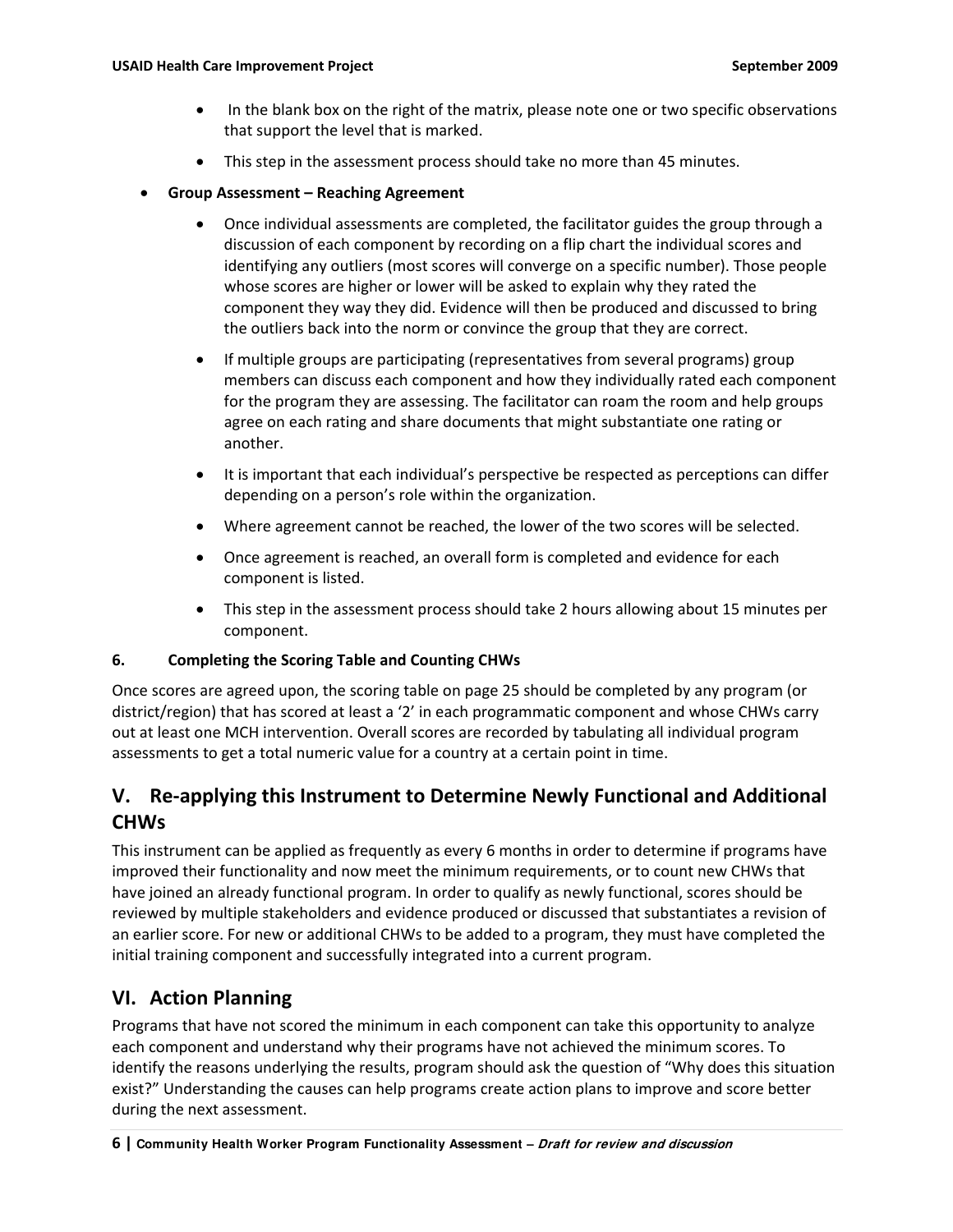Regardless of the functionality score, it is helpful for all program managers to review the best practices and resources provided that might facilitate action planning and program development.

For additional help in prioritizing and improving certain elements of the program, the USAID Health Care Improvement Project (HCI) can provide technical assistance through its Department of Workforce Development. Please contact Lauren Crigler at *crigler@URC*-CHS.com or *crigler@initiativesinc.com*.

## **VII. Resources and Best Practices**

### **Recruitment**

There is extensive evidence that supports the best practice that CHWs recruited from the community, or that the community has played a substantial role in the recruitment and selection process of, have more credibility within the community and are able to achieve more within that environment. Although identifying the candidates with the appropriate skills and abilities within the community is not always possible, actively involving community leaders in defining a role for the CHW, identifying necessary skills and characteristics, and allowing the community some say in who is assigned to them will enable CHWs to do their job more effectively.

For more on best practices for recruitment, see references

<http://www.mostproject.org/CHVs/CommunityHealthWorkers.pdf> (pgs. 42-43)

http://model.pih.org/community health\_workers/chw\_recruitment

#### **CHW Role**

Unclear expectations and poorly defined roles for CHWs are cited as frequent causes for the failure of many CHW programs. Communities often have different expectations of the CHWs than they have themselves causing confusion and dissapointment. Frequently communities expect CHWs to perform more of a curative role, whereas in reality, many CHWs are unprepared and unable to perform such a role.

[http://www.who.int/hiv/pub/imai/om\\_4\\_community.pdf](http://www.who.int/hiv/pub/imai/om_4_community.pdf) (pgs. 10-12)

[http://www.who.int/healthsystems/TTR](http://www.who.int/healthsystems/TTR-TaskShifting.pdf)‐TaskShifting.pdf (pgs. 32‐33)

#### **Initial and Continuous Training**

Training is an integral component to ensuring that CHWs have the capacity and skills necessary to carry out their work in the community and to provide safe, quality care. Initial training aids in defining the role of the CHW and preparing them for the work they will undertake. However, continuous training is also vital for the CHW to maintain and reinforce their present skills as well as updating them on new skills, practices and procedures.

[http://www.who.int/hrh/documents/community\\_health\\_workers.pdf](http://www.who.int/hrh/documents/community_health_workers.pdf) (pgs. 27-28)

[http://pdf.usaid.gov/pdf\\_docs/PNADJ527.pdf](http://pdf.usaid.gov/pdf_docs/PNADJ527.pdf) (pgs. 11-12)

#### **Equipment and Supplies**

To effectively carry out their work in the community, CHWs need access to the proper equipment and supplies needed to deliver expected services. This requires procurement of supplies on a regular basis to avoid any substantial stockout periods.

<http://www.communityhealthglobal.net/Topic/Topic.aspx?Action=2&li=26&parentid=20&Gid=20>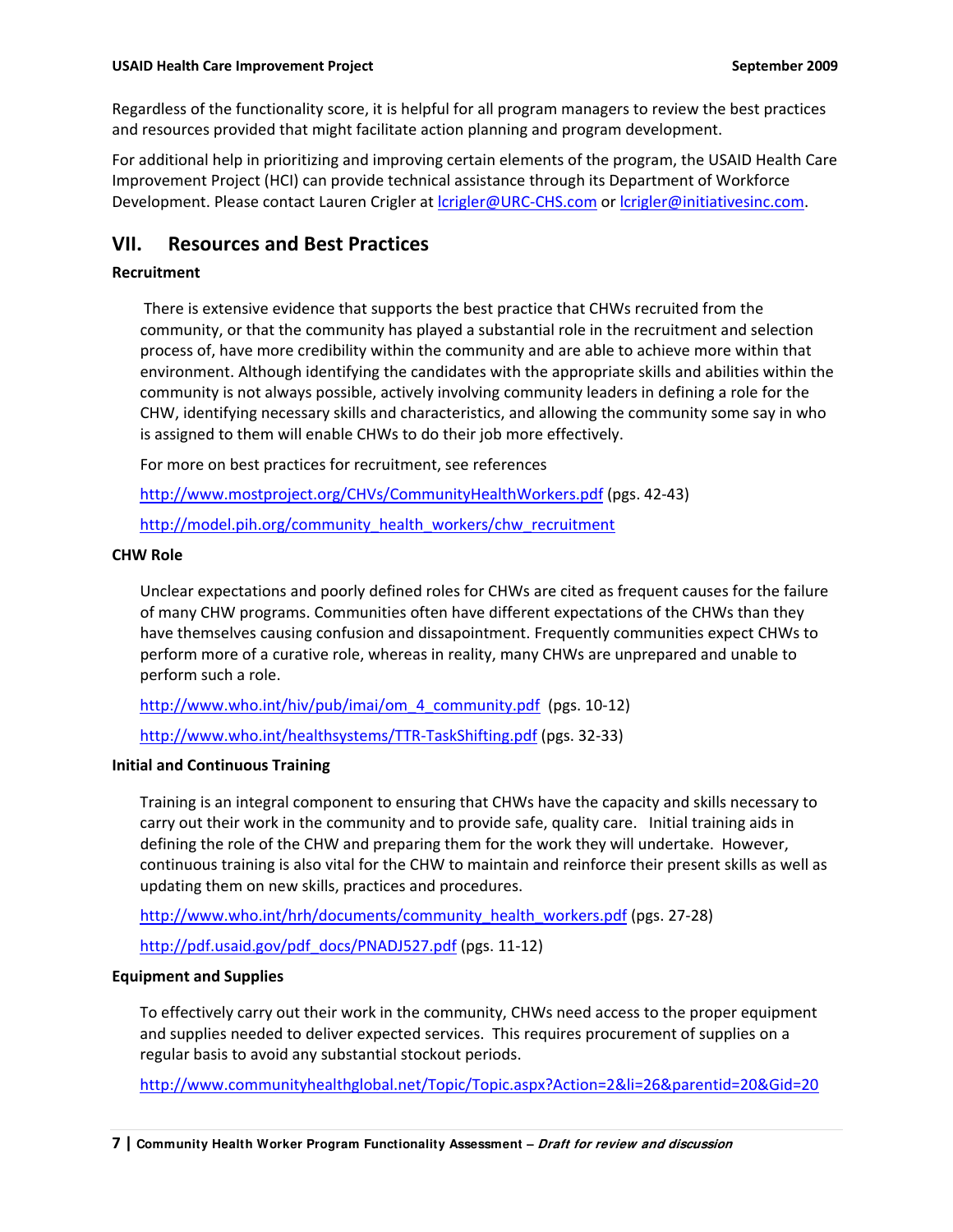#### **Supervision and Evaluation**

There is strong documentation and wide acknowledgement that for CHW programs to be successful, regular and supportive supervision must be available for CHWs. Regular supervision allows the CHW's performance to be monitored and evaluated, provides an opportunity for mentoring and problem‐solving, and leads to an overall improvement in the quality of care delivered. With ongoing supervision, the supervisor can set performance goals for the CHW to attain, which can in turn be a source of motivation for the CHW. Monitoring and evaluation of the CHW will also allow the supervisor to identify areas where the CHW may need additional training.

[http://data.unaids.org/pub/Manual/2007/ttr\\_taskshifting\\_en.pdf](http://data.unaids.org/pub/Manual/2007/ttr_taskshifting_en.pdf) (pgs. 35-36)

[http://gametlibrary.worldbank.org/FILES/595\\_Guidelines%20for%20Routine%20MOH%20Supervisio](http://gametlibrary.worldbank.org/FILES/595_Guidelines%20for%20Routine%20MOH%20Supervision%20-%20Malawi.pdf) n%20‐[%20Malawi.pdf](http://gametlibrary.worldbank.org/FILES/595_Guidelines%20for%20Routine%20MOH%20Supervision%20-%20Malawi.pdf) (you may not want to include this reference since it's from 2003 but I thought it was very useful since it provides steps and directions regarding supervision and even a checklist)

#### **Incentives**

Financial and non‐financial incentives have been shown to influence the behavior and attitude of CHWs in a positive way. They are an important mechanism that can be employed to reward, retain, motivate, engage and even improve performance of CHWs.

<http://www.mostproject.org/CHVs/CommunityHealthWorkers.pdf> (pgs. 31-40)

[http://www.ichrn.com/publications/factsheets/Incentive\\_systems\\_for\\_health\\_care\\_pro](http://www.ichrn.com/publications/factsheets/Incentive_systems_for_health_care_pro-EN.pdf)-EN.pdf

#### **Community Involvement**

One key component to the success of CHW programs is community involvement. The community needs to play an active role and feel invested in the CHW program. Active involvement and participation of the community helps define the role and expectations of the CHW and also enables the community to provide feedback on the CHW's performance.

[http://www.phishare.org/files/4457\\_WorkingWithTheCommunity.pdf](http://www.phishare.org/files/4457_WorkingWithTheCommunity.pdf) (pgs. 6-10)

<http://www.mostproject.org/CHVs/CommunityHealthWorkers.pdf> (pgs. 41‐45)

#### **Referral System**

Every successful CHW program that provides quality care needs to have a referral system in place to determine when a referral is necessary as well as an available means of transportation to get the patient to a health care facility. It is essential that the CHW is able to recognize the point at which a patient needs to be referred.

[http://www.coregroup.org/ccm/CCM](http://www.coregroup.org/ccm/CCM-ch8-beta2.doc)‐ch8‐beta2.doc

[http://data.unaids.org/pub/Manual/2007/ttr\\_taskshifting\\_en.pdf](http://data.unaids.org/pub/Manual/2007/ttr_taskshifting_en.pdf) (pgs. 44‐45)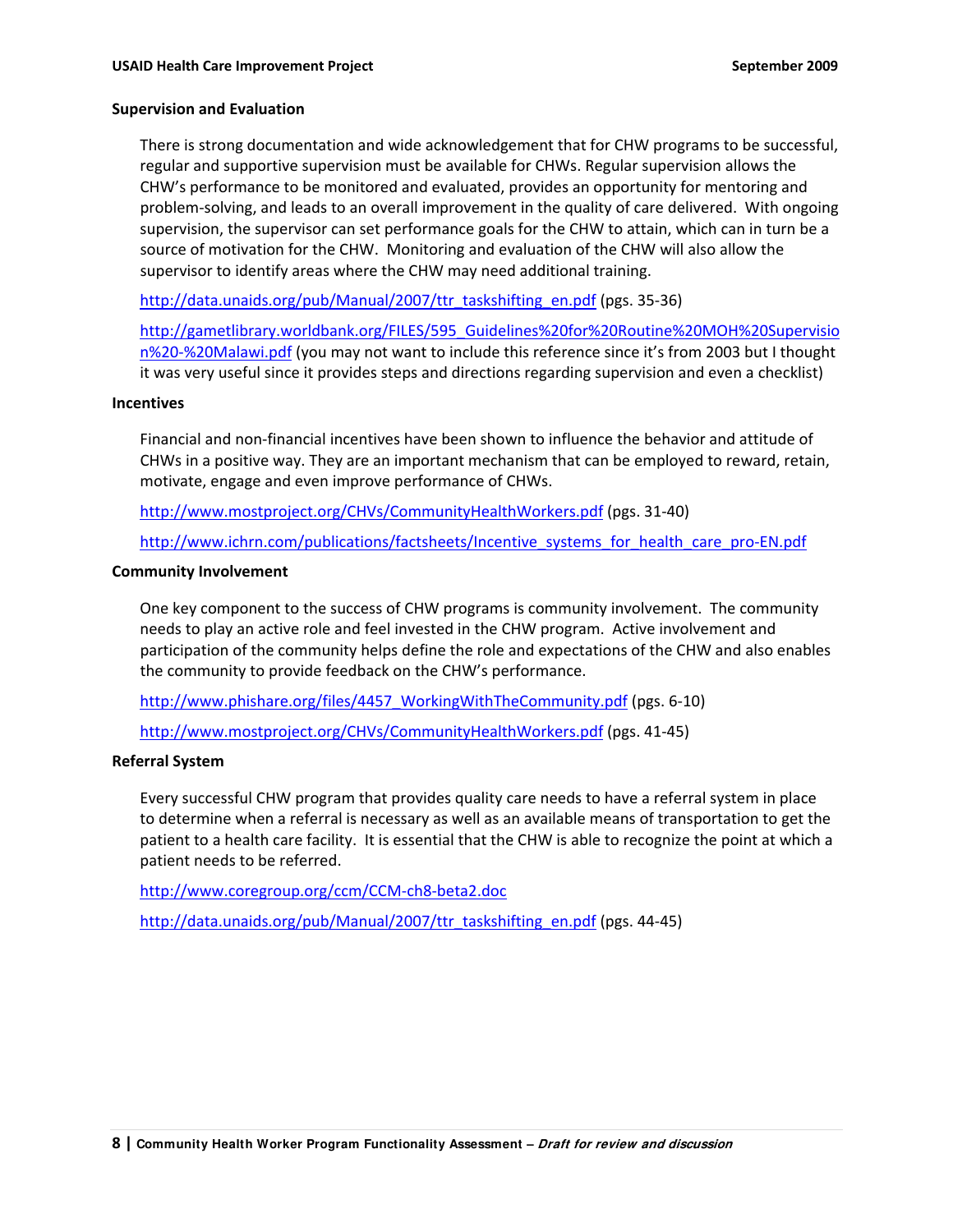## **VIII. References**

Bhattacharyya K, Winch P, LeBan K, Tien M. Community Health Worker Incentives and Disincentives: How They Affect Motivation, Retention and Sustainability. Published by the Basic Support for Institutionalizing Child Survival Project (BASICS II) for the United States Agency for International Development. Arlington, VA, October 2001.

"Bold Solutions to Africa's Health Worker Shortage" August 2006. Published by Physicians for Human Rights (PHR) and Health Action AIDS.

Burkhalter BR, Green CP (Editors) Summary Report: High Impact PVO Child Survival Programs Volume 1: Proceedings of an Expert Consultation, Galludet University, Washington, DC June 21‐24, 1998. Published by BASICS Project & CORE Group, 1999.

"Community Health Workers in Africa; Health Systems Reporter February 27, 2008". Produced by the IDS Health and Development Information Team in collaboration with Eldis and the DFID Health Resource Center.

"Community health workers in Kenya stir broad changes". One Country: The Online Newsletter of the Baha'I International Community 7(4) March – January 1996

Gilson L, Walt G, Heggenhougen K, Owuor ‐ Omondi L, Perera M, Ross D, Salazar L (Winter, 1989) National Community Health Worker Programs: How Can They Be Strengthened? *Journal of Public Health Policy,* 10(4): 518‐532.

Haines A, Sanders D, Lehmann U, Rowe A, Lawn JE, Jan S, Walker DG, Bhutta Z (2007) Achieving child survival goals: potential contribution of community health workers. *Lancet* 369: 2121‐31.

Hall S (2007) People First: African solutions to the health worker crisis. Published by African Medical and Research Foundation (AMREF).

Lehmann U, Sanders D. Community health workers: What do we know about them? The state of the evidence on programmes, activities, costs and impact of health outcomes of using community health workers. Published by WHO, Evidence and Information for Policy, Department of Human Resources for Health, Geneva, Jan 2007.

Lewin SA, Dick J, Pond P, Zwarenstein M, Aja G, Van Wyk B, Bosch‐Capblanch X, Patrick M (2005). Lay health workers in primary and community health care. *Cochrane Database Syst Rev* (1): CD004015.

Mukherjee JS, Eustahe FE (2007) Community health workers as a cornerstone for integrating HIV and primary healthcare. *AIDS Care,* 19(Suppl1): S73‐S82.

Prasad BM, Muraleedharan VR. Community Health Workers: a review of concepts, practices and policy concerns. From the HRH Global Resource Center.

WHO (2007). *Community health workers: What do we know about them?* Evidence and Information for Policy, Department of Human Resources for Health, Geneva.

WHO (2008). Task Shifting: rational redistribution of tasks among health workforce teams: global recommendations and guidelines.

USAID (2008). Working Toward the Goal of Reducing Maternal and Child Mortality: USAID Programming and Response to FY 08 Appropriations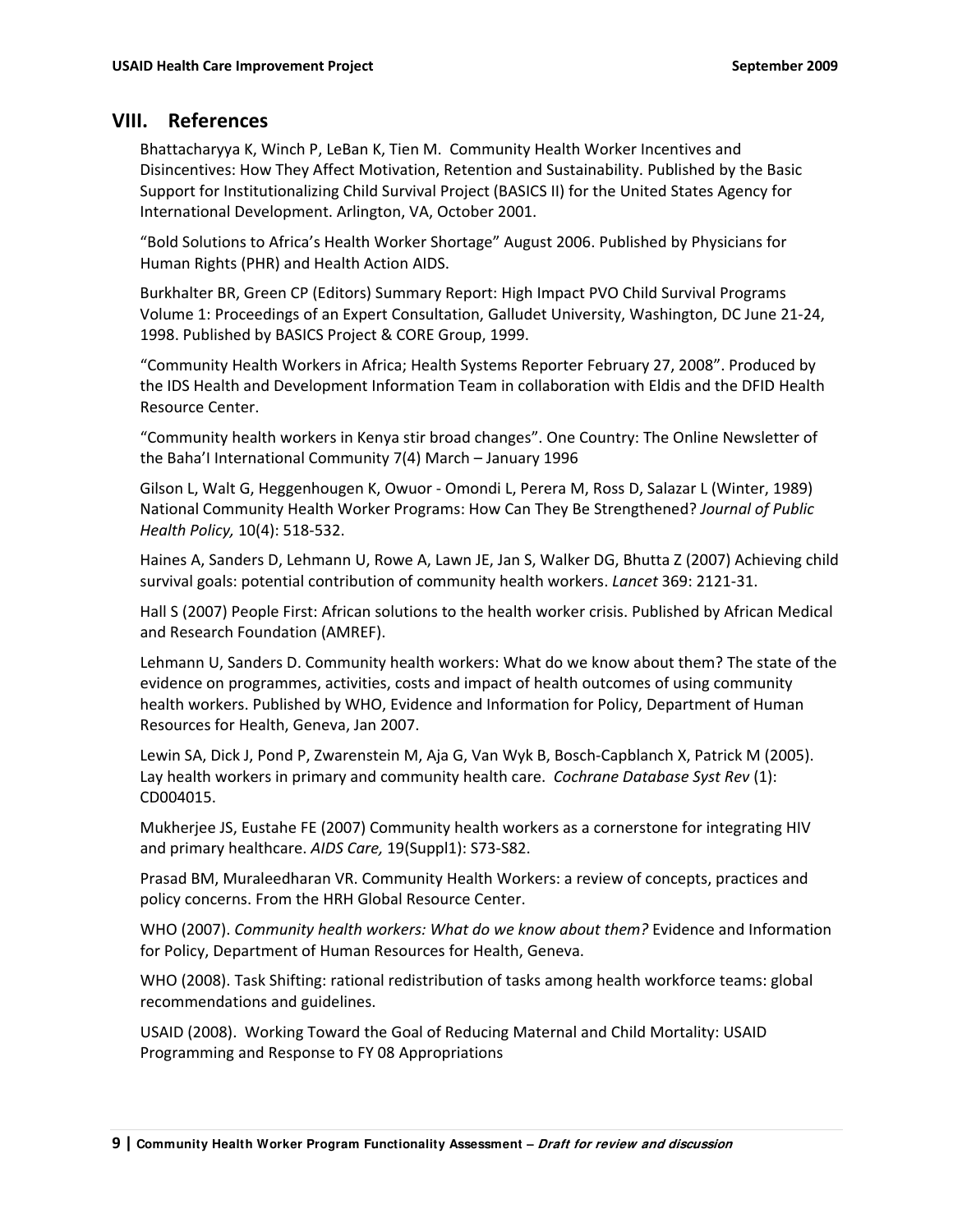## **Description of Program**

\_\_\_\_\_\_\_\_\_\_\_\_\_\_\_\_\_\_\_\_\_\_\_\_\_\_\_\_\_\_\_\_\_\_\_\_\_\_\_\_\_\_\_\_\_\_\_\_\_\_\_\_\_\_\_\_

\_\_\_\_\_\_\_\_\_\_\_\_\_\_\_\_\_\_\_\_\_\_\_\_\_\_\_\_\_\_\_\_\_\_\_\_\_\_\_\_\_\_\_\_\_\_\_\_\_\_\_\_\_\_\_\_

\_\_\_\_\_\_\_\_\_\_\_\_\_\_\_\_\_\_\_\_\_\_\_\_\_\_\_\_\_\_\_\_\_\_\_\_\_\_\_\_\_\_\_\_\_\_\_\_\_\_\_\_\_\_\_\_

## **1) CHW Programs:**

## **2) Description of CHW Programs Selected for Assessment**

### **Management /Organization Structure:**

- National
- Regional
- District/Community

### **Supported by (financial and non-financial resources for CHW program):**

- MOH
- Multilateral
- Bilateral
- NGO
- CBO
- Private

## **3) Is this CHW Program Linked to the Public Health Structure?**

## **4) Number of Active CHWs**

Total:\_\_\_\_\_\_\_\_\_\_\_\_\_\_\_\_\_\_

Region/District \_\_\_\_\_\_\_\_\_\_\_\_\_\_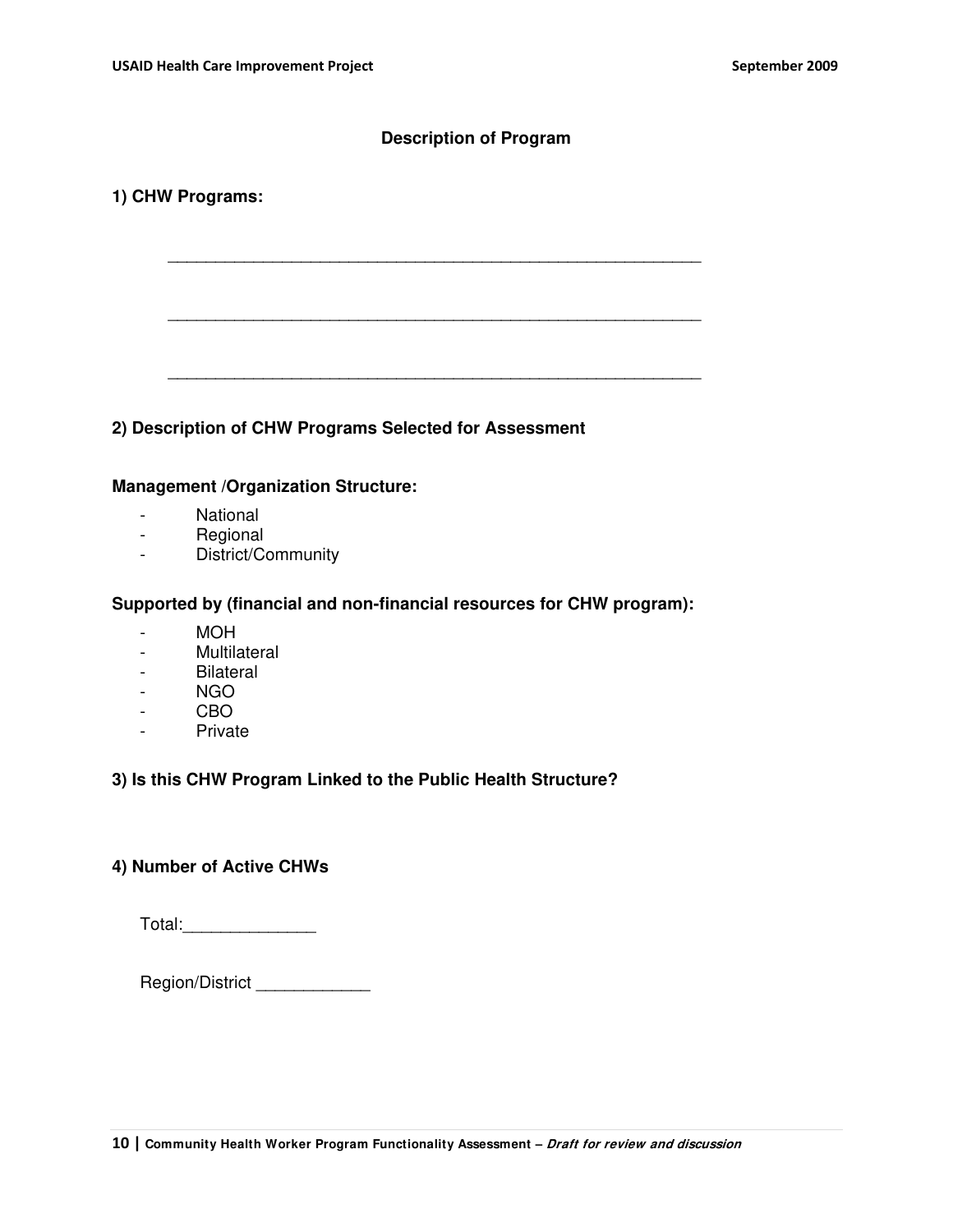## **CHW Program Functionality Assessment Score Sheet**

**Country:**

**Date of Assessment:**

**Name of Program:**

**Number of CHWs in Program:**

**Overall Score:**

## **Assessment Team Participants:**

| <b>Name</b> | Organization | <b>Position</b> |
|-------------|--------------|-----------------|
|             |              |                 |
|             |              |                 |
|             |              |                 |
|             |              |                 |
|             |              |                 |
|             |              |                 |
|             |              |                 |
|             |              |                 |
|             |              |                 |
|             |              |                 |
|             |              |                 |
|             |              |                 |
|             |              |                 |
|             |              |                 |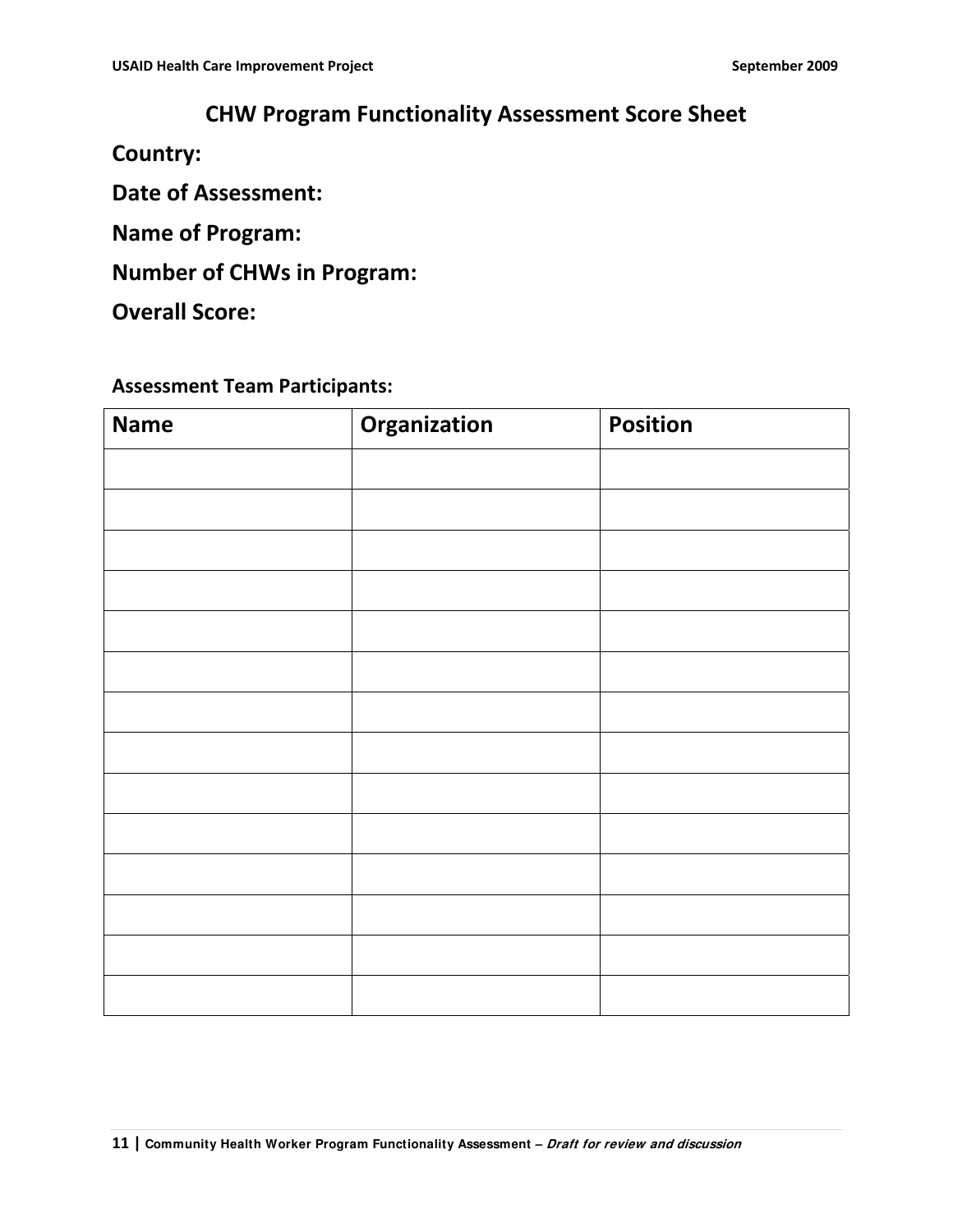# **CHW Program Functionality Assessment Tool (CHW‐PFA)**

## **Table 1 ‐ CHW Functionality Matrix ‐ Programmatic Functionality**

|                | <b>Component</b><br><b>Definition</b>                                                                                             | <b>Level of Functionality:</b>                                                                   | 0= non-functional; 1=partly functional; 2= functional; 3 = highly functional                                                                                                                                                     |                                                                                                                                                                                                                                                                                    |                                                                                                                                                                                                                                                                                                      | <b>Current Level/</b><br><b>Evidence</b> |
|----------------|-----------------------------------------------------------------------------------------------------------------------------------|--------------------------------------------------------------------------------------------------|----------------------------------------------------------------------------------------------------------------------------------------------------------------------------------------------------------------------------------|------------------------------------------------------------------------------------------------------------------------------------------------------------------------------------------------------------------------------------------------------------------------------------|------------------------------------------------------------------------------------------------------------------------------------------------------------------------------------------------------------------------------------------------------------------------------------------------------|------------------------------------------|
|                |                                                                                                                                   | 0                                                                                                | 1                                                                                                                                                                                                                                | 2                                                                                                                                                                                                                                                                                  | 3 (best practice)                                                                                                                                                                                                                                                                                    |                                          |
| $\mathbf{1}$   | <b>Recruitment</b><br>How and from where a<br>community health worker<br>is identified, selected, and<br>assigned to a community. | CHW not from<br>community and<br>plays no role in the<br>recruitment.                            | CHW is not recruited<br>from community but<br>the community<br>(reluctantly) accepts<br>the identified CHW<br>after selection.                                                                                                   | CHW is not<br>recruited from<br>community but the<br>community is<br>consulted on the<br>final selection.                                                                                                                                                                          | <b>Recruited from</b><br>community when<br>possible.<br>If not possible, the<br>community is<br>consulted during the<br>process and agrees<br>on recruitment<br>selection.                                                                                                                           |                                          |
| $\overline{2}$ | <b>CHW Role</b><br>Alignment, design and<br>clarity of role from<br>community, CHW, and<br>health system<br>perspectives.         | Role is not clear or<br>agreed upon<br>between CHW,<br>community and<br>formal health<br>system. | No formal role of CHW<br>exists (no policies in<br>place)<br><b>General expectations</b><br>are given to CHW<br>(initial training) but are<br>not specific.<br>CHW and community<br>do not always agree on<br>role/expectations. | Health system<br>defines (policies<br>exist) the CHW role<br>but without<br>community input.<br>Role is clear to CHW<br>and community but<br>little discussion of<br>specific<br>expectations.<br>General agreement<br>on role between<br>CHW, health<br>system, and<br>community. | Health system,<br>community, and<br>CHW design the<br>role/expectations<br>and policies in place<br>that support CHW<br>role.<br>Role and<br>expectations are<br>clear to CHW and<br>community.<br>Process for update<br>and discussion of<br>role/expectations in<br>place for CHW and<br>community |                                          |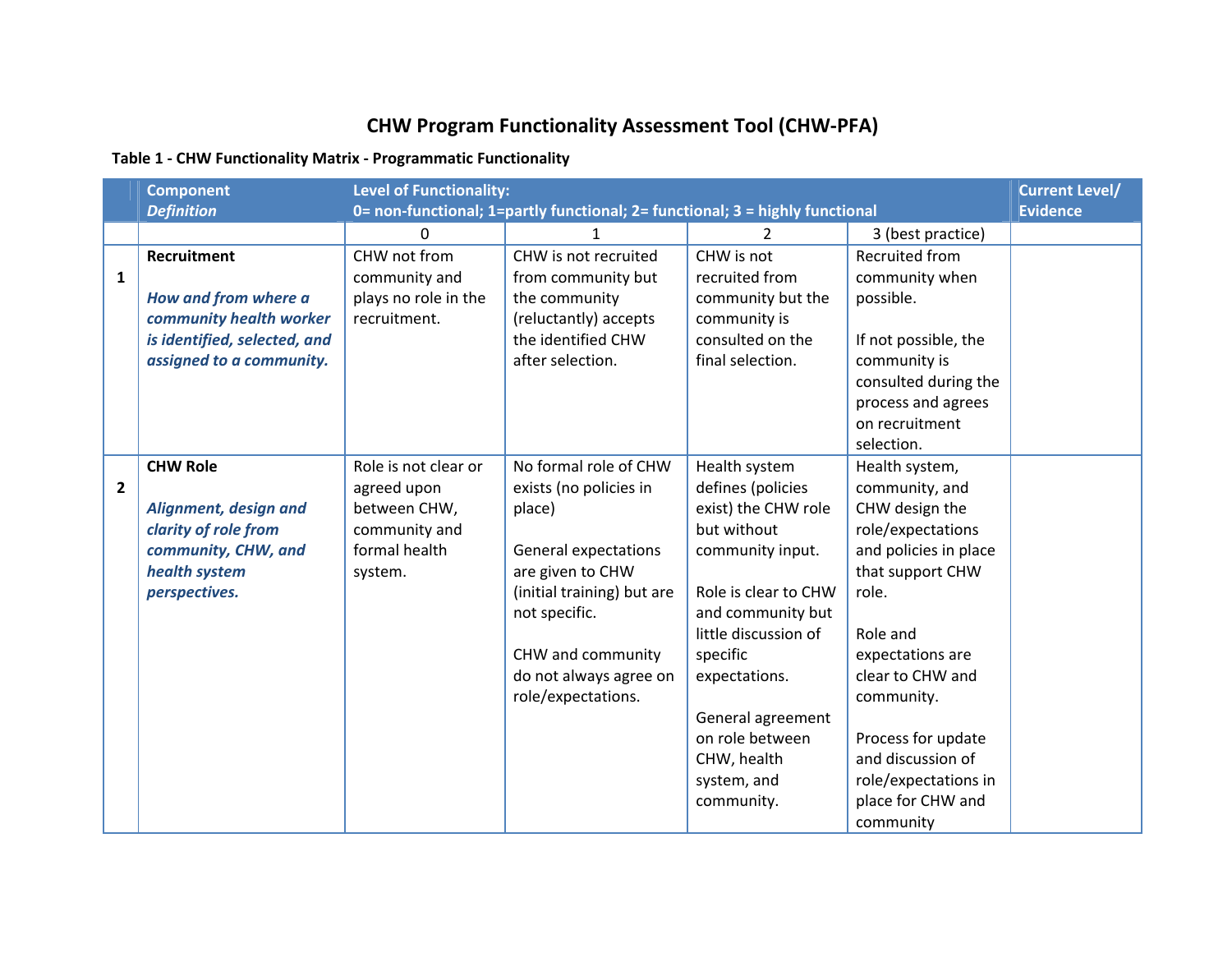|   | <b>Initial Training</b>         | No initial training is<br>provided. | Minimal initial training<br>is provided (1 | Initial training is<br>provided to all | Initial training is<br>provided to all CHWs    |  |
|---|---------------------------------|-------------------------------------|--------------------------------------------|----------------------------------------|------------------------------------------------|--|
|   | <b>Training provided to CHW</b> |                                     | workshop, etc).                            | CHWs within the                        | within the six                                 |  |
| 3 | to prepare for role in MCH      |                                     |                                            | first year of                          | months that is based                           |  |
|   | services delivery and           |                                     | Some CHWs attend                           | recruitment.                           | on defined                                     |  |
|   | ensure he/she has the           |                                     | workshops on specific                      |                                        | expectations for                               |  |
|   | necessary skills to provide     |                                     | topics.                                    | Training does not                      | CHW.                                           |  |
|   | safe and quality care.          |                                     |                                            | include                                |                                                |  |
|   |                                 |                                     |                                            | participation from                     | Some training is                               |  |
|   |                                 |                                     |                                            | community or from                      | conducted in the                               |  |
|   |                                 |                                     |                                            | referral health                        | community or with                              |  |
|   |                                 |                                     |                                            | center.                                | community                                      |  |
|   |                                 |                                     |                                            |                                        | participation.                                 |  |
|   |                                 |                                     |                                            |                                        |                                                |  |
|   |                                 |                                     |                                            |                                        | Training is consistent<br>with health facility |  |
|   |                                 |                                     |                                            |                                        | guidelines for                                 |  |
|   |                                 |                                     |                                            |                                        | community care and                             |  |
|   |                                 |                                     |                                            |                                        | health facility is                             |  |
|   |                                 |                                     |                                            |                                        | involved in training.                          |  |
|   | <b>On-going Training</b>        | No ongoing training                 | Occasional, ad hoc                         | On-going training is                   | On-going training is                           |  |
|   |                                 | is provided                         | visits by supervisors                      | provided on a                          | provided to update                             |  |
|   |                                 |                                     | provide some coaching.                     | regular basis. Some                    | CHW on new skills,                             |  |
| 4 | <b>On-going training to</b>     |                                     |                                            | supervisors follow                     | reinforce initial                              |  |
|   | update CHW on new skills,       |                                     |                                            | up with coaching.                      | training, and ensure                           |  |
|   | reinforce initial training,     |                                     |                                            |                                        | he/she is practicing                           |  |
|   | and ensure he/she is            |                                     |                                            | Note: Functional                       | skills learned.                                |  |
|   | practicing skills learned.      |                                     |                                            | CHWs have been                         |                                                |  |
|   |                                 |                                     |                                            | trained (or updated)                   | Training is tracked                            |  |
|   |                                 |                                     |                                            | within the last 18                     | and opportunities                              |  |
|   |                                 |                                     |                                            | months.                                | are offered in a                               |  |
|   |                                 |                                     |                                            |                                        | consistent and fair                            |  |
|   |                                 |                                     |                                            |                                        | manner to all CHWs                             |  |
|   |                                 |                                     |                                            |                                        | (not only some)                                |  |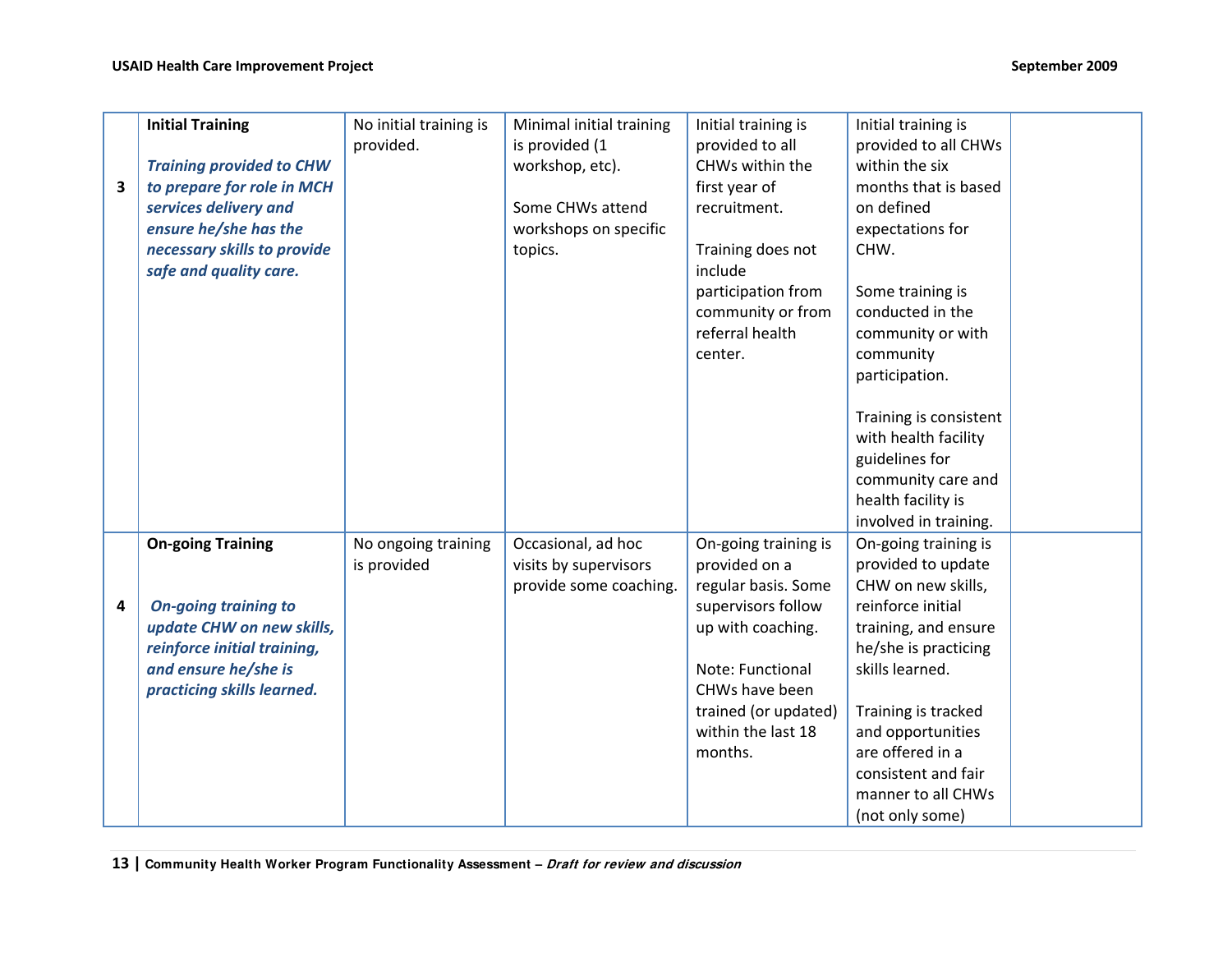|   | <b>Equipment and Supplies</b>   | No equipment and     | Inconsistent supply and | Supplies are          | All necessary         |  |
|---|---------------------------------|----------------------|-------------------------|-----------------------|-----------------------|--|
| 5 |                                 | supplies are         | restocking to support   | ordered on a          | supplies; no          |  |
|   | <b>Required equipment and</b>   | provided.            | defined CHW tasks.      | regular basis         | substantial stock-out |  |
|   | supplies to deliver             |                      |                         | although delivery     | periods.              |  |
|   | expected services.              |                      | No formal process for   | can be irregular.     |                       |  |
|   |                                 |                      | re-ordering.            |                       |                       |  |
|   |                                 |                      |                         |                       |                       |  |
|   |                                 |                      |                         | Stockout of supplies  |                       |  |
|   |                                 |                      |                         | essential for defined |                       |  |
|   |                                 |                      |                         | CHW tasks occur at    |                       |  |
|   |                                 |                      |                         | a rate of x per       |                       |  |
|   |                                 |                      |                         | year/mo               |                       |  |
|   | Supervision                     | No supervision or    | Supervision visits      | Regular supervision   | Regular supervision   |  |
|   |                                 | regular evaluation   | conducted between       | visit at least every  | visit every 1-3       |  |
| 6 | <b>Supervision conducted on</b> | occurs outside of    | two and three times     | three months that     | months that           |  |
|   | a regular basis to carry        | occasional visits to | per year to collect     | includes reviewing    | includes reviewing    |  |
|   | out administrative tasks        | CHWs by nurses or    | reports/data (or group  | reports, monitoring   | reports, monitoring   |  |
|   | and to provide individual       | supervisors when     | meetings at facility to | of data collected     | of data collected.    |  |
|   | performance support             | possible (1x/year or | turn in monitoring      | and occasionally      |                       |  |
|   | (feedback, coaching, data-      | less).               | forms).                 | provide problem-      | Data is used for      |  |
|   | driven problem-solving).        |                      |                         | solving support to    | problem solving and   |  |
|   |                                 |                      | No individual           | CHW.                  | coaching.             |  |
|   |                                 |                      | performance support     |                       |                       |  |
|   |                                 |                      | offered on work         | Supervisors are not   | Supervisor visits     |  |
|   |                                 |                      | (problem-solving,       | trained in            | community, makes      |  |
|   |                                 |                      | coaching)               | supportive            | home visits,          |  |
|   |                                 |                      |                         | supervision but are   | provides skills       |  |
|   |                                 |                      |                         | facility based health | coaching to CHW.      |  |
|   |                                 |                      |                         | workers.              |                       |  |
|   |                                 |                      |                         |                       | Supervisor is trained |  |
|   |                                 |                      |                         |                       | in supervision and    |  |
|   |                                 |                      |                         |                       | has supervision       |  |
|   |                                 |                      |                         |                       | tools.                |  |
|   |                                 |                      |                         |                       |                       |  |
|   |                                 |                      |                         |                       |                       |  |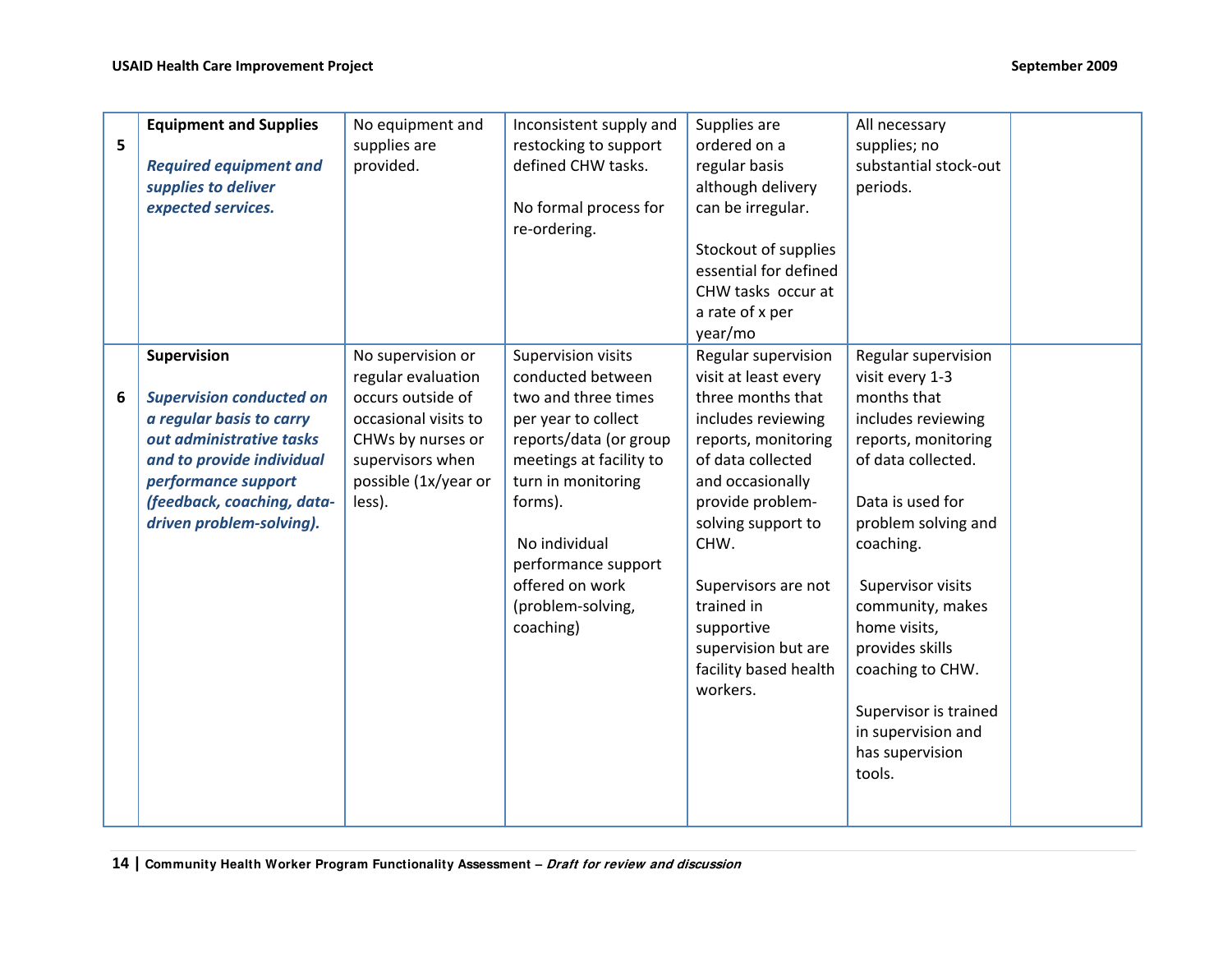|   | <b>Performance Evaluation</b>      | No regular           | Once/year evaluation   | Once/year            | At least once/year    |
|---|------------------------------------|----------------------|------------------------|----------------------|-----------------------|
|   |                                    | evaluation of        | that is not based      | evaluation that is   | evaluation that       |
| 7 | <b>Evaluation to fairly assess</b> | performance by       | individual performance | not based individual | includes individual   |
|   | work during a set period           | CHW.                 | and includes only      | performance and      | performance (local    |
|   | of time.                           |                      | evaluation of coverage | includes only        | evaluation) and       |
|   |                                    |                      | or monitoring data.    | evaluation of        | evaluation of         |
|   |                                    |                      |                        | coverage or          | coverage or           |
|   |                                    |                      | There are no rewards   | monitoring data      | monitoring data       |
|   |                                    |                      | for good performance.  | (national /program   | (national /program    |
|   |                                    |                      |                        | evaluation).         | evaluation)           |
|   |                                    |                      |                        | Community is not     | Community is asked    |
|   |                                    |                      |                        | asked to provide     | to provide feedback   |
|   |                                    |                      |                        | feedback on CHW's    | on CHW                |
|   |                                    |                      |                        | performance.         | performance.          |
|   |                                    |                      |                        |                      |                       |
|   |                                    |                      |                        | There are some       | There are clear       |
|   |                                    |                      |                        | rewards for good     | rewards for good      |
|   |                                    |                      |                        | performance, such    | performance, and      |
|   |                                    |                      |                        | as small incentive   | community plays a     |
|   |                                    |                      |                        | gifts, recognition,  | role in providing     |
|   |                                    |                      |                        | etc.                 | rewards.              |
|   | <b>Incentives</b>                  | No financial or non- | No formal incentives   | Some financial or    | Financial and/or      |
|   |                                    | financial incentives | provided but           | non-financial        | non-financial         |
|   | <b>Financial= salary and</b>       | provided             | community recognition  | incentives are       | incentives are partly |
| 8 | <b>bonuses</b>                     |                      | is considered a reward | provided.            | based on good         |
|   |                                    |                      |                        |                      | performance.          |
|   | <b>Non-financial= training,</b>    |                      |                        | Examples of non-     |                       |
|   | recognition, certification,        |                      |                        | financial incentives | Incentives are        |
|   | uniforms, medicines, etc.          |                      |                        | include occasional   | balanced and in line  |
|   |                                    |                      |                        | formal recognition,  | with expectations     |
|   |                                    |                      |                        | additional training, | placed on CHW.        |
|   |                                    |                      |                        | and other small      |                       |
|   |                                    |                      |                        | incentives.          | Examples of non-      |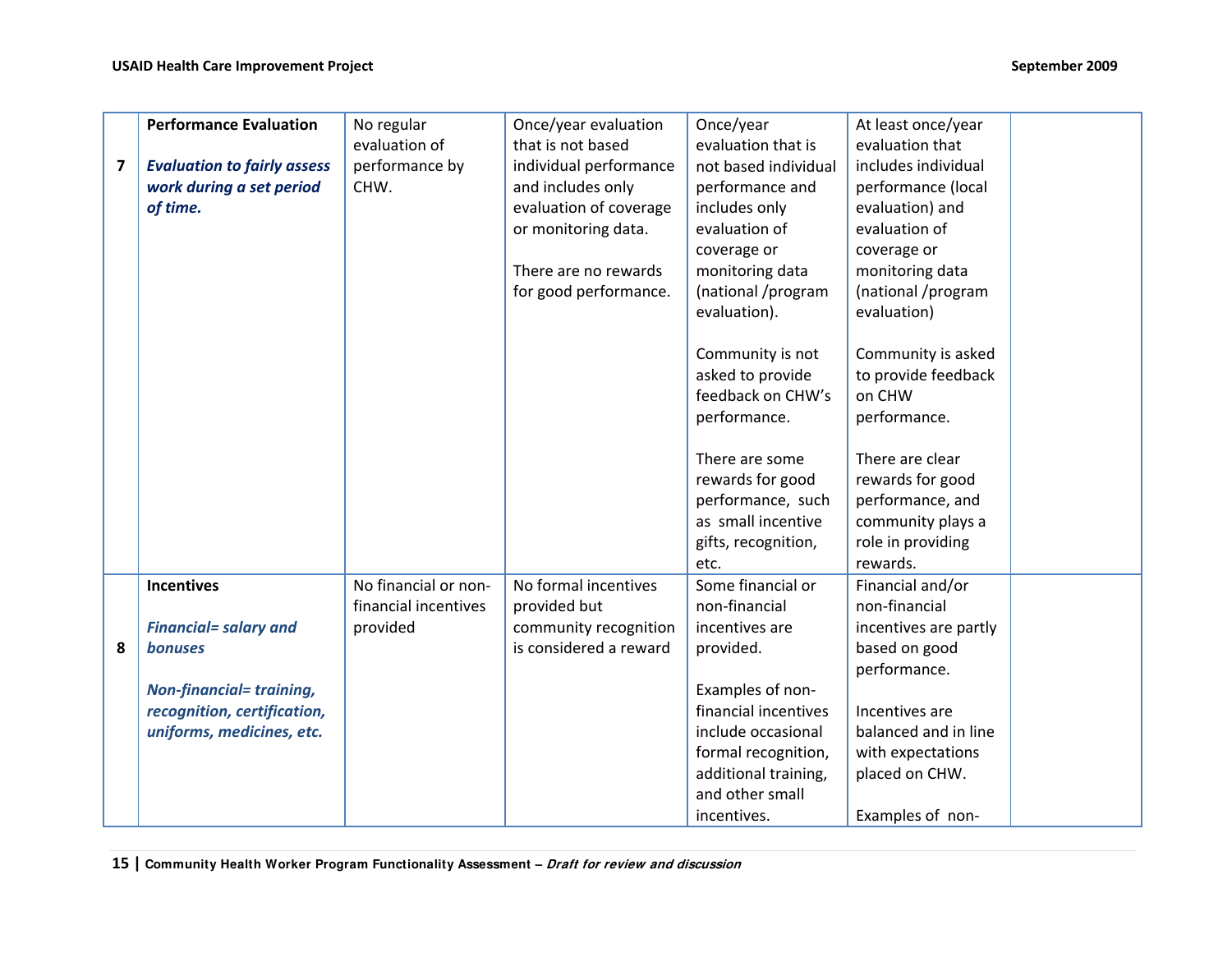|    |                                                                                                                                                                                                                                        |                                                                                                                                                                                                                                  |                                                                                                                                                                                                                                                    |                                                                                                                                                                                                                                                                         | financial incentives<br>that engage workers<br>might include<br>(advancement,<br>recognition,<br>certification process)                                                                                                                                                                |  |
|----|----------------------------------------------------------------------------------------------------------------------------------------------------------------------------------------------------------------------------------------|----------------------------------------------------------------------------------------------------------------------------------------------------------------------------------------------------------------------------------|----------------------------------------------------------------------------------------------------------------------------------------------------------------------------------------------------------------------------------------------------|-------------------------------------------------------------------------------------------------------------------------------------------------------------------------------------------------------------------------------------------------------------------------|----------------------------------------------------------------------------------------------------------------------------------------------------------------------------------------------------------------------------------------------------------------------------------------|--|
| 9  | <b>Community Involvement</b><br><b>Role that community plays</b><br>in supporting CHW.                                                                                                                                                 | Community is not<br>involved with<br>ongoing support to<br><b>CHW</b>                                                                                                                                                            | Community is<br>sometimes involved<br>(campaigns, education)<br>with the CHW and<br>some people in the<br>community recognize<br>the CHW as a resource.                                                                                            | Community plays<br>significant role in<br>supporting the CHW<br>through mother's<br>groups, networks,<br>etc.<br>CHW is widely<br>recognized and<br>appreciated for<br>providing service to<br>community.                                                               | Community plays an<br>active role in all<br>support areas for<br>CHW, such as<br>development of role,<br>providing feedback,<br>solving problems,<br>providing incentives,<br>helps to establish<br>CHW as leader in<br>community.                                                     |  |
| 10 | <b>Referral System</b><br>Is there a process for<br>- determining when<br>referral is needed<br>- logistics plan for<br>transport/payment to a<br>health care facility when<br>required<br>- how referral is tracked<br>and documented | No referral system<br>in place:<br>CHW might know<br>when and where to<br>refer client, but<br>- no logistics plan in<br>place by the<br>community for<br>emergency referral<br>- information is not<br>tracked or<br>documented | CHW knows when to<br>refer client (danger<br>signs, additional<br>treatment, etc)<br>CHW and community<br>know where referral<br>facility is but have no<br>formal referral<br>process/logistics<br>Referral is not tracked<br>by community or CHW | CHW knows when<br>to refer client<br>(danger signs,<br>additional<br>treatment, etc)<br>CHW and<br>community know<br>where referral<br>facility is and usually<br>have the means to<br>transport client<br>Client is referred<br>with a slip of paper<br>and informally | CHW knows when to<br>refer client (danger<br>signs, additional<br>treatment, etc)<br>CHW and<br>community know<br>where referral<br>facility is and have a<br>logistics plan for<br>emergencies<br>(transport, funds)<br>Client is referred<br>with a slip of paper<br>and information |  |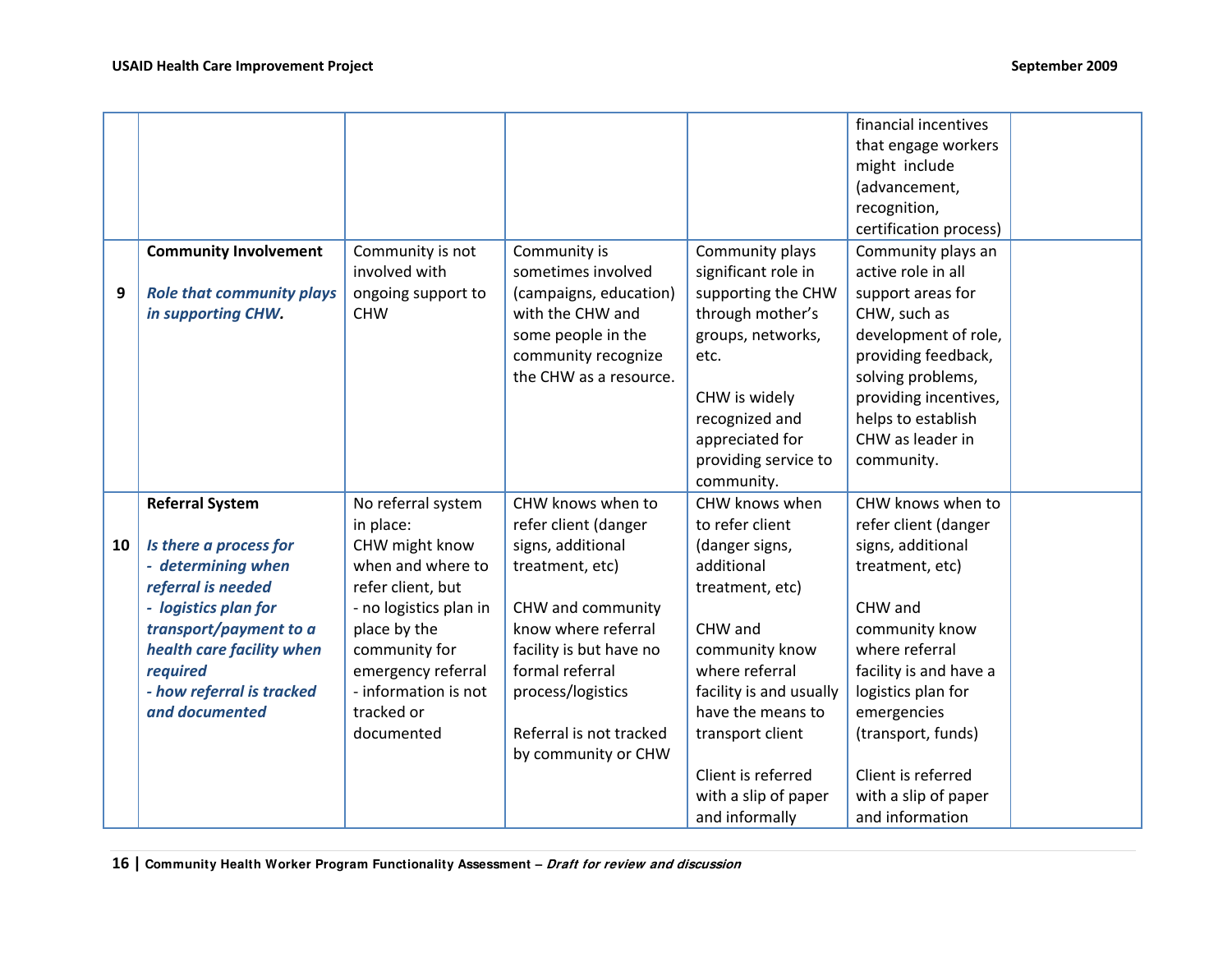|    |                             |                 |                        | tracked by CHW      | flows back to CHW    |  |
|----|-----------------------------|-----------------|------------------------|---------------------|----------------------|--|
|    |                             |                 |                        | (checking in with   | with a returned      |  |
|    |                             |                 |                        | family, follow up   | referral form and/or |  |
|    |                             |                 |                        | visit) but          | monthly monitoring.  |  |
|    |                             |                 |                        | information does    |                      |  |
|    |                             |                 |                        | not flow back to    |                      |  |
|    |                             |                 |                        | CHW.                |                      |  |
| 11 | Professional                | No professional | Advancement            | Advancement         | Advancement          |  |
|    | Advancement                 | advancement is  | (promotion) is         | (promotion) is      | (promotion) is       |  |
|    |                             | offered.        | sometimes offered to   | sometimes offered   | offered to CHWs      |  |
|    | The possibility for growth, |                 | CHWs who've been in    | to CHWs who've      | who perform well     |  |
|    | advancement, promotion      |                 | program for specific   | been in program for | and who express an   |  |
|    | and retirement for CHW      |                 | length of time.        | specific length of  | interest in          |  |
|    |                             |                 |                        | time.               | advancement if the   |  |
|    |                             |                 | No other opportunities |                     | opportunity exists   |  |
|    |                             |                 | are discussed with     | Limited training    | (advancement might   |  |
|    |                             |                 | CHW.                   |                     |                      |  |
|    |                             |                 |                        | opportunities are   | mean path to formal  |  |
|    |                             |                 |                        | offered to CHW to   | sector or change in  |  |
|    |                             |                 | Advancement is not     | learn new skills to | role)                |  |
|    |                             |                 | related to performance | advance role.       |                      |  |
|    |                             |                 | or achievement.        |                     | <b>Training</b>      |  |
|    |                             |                 |                        | Advancement is      | opportunities are    |  |
|    |                             |                 |                        | intended to reward  | offered to CHW to    |  |
|    |                             |                 |                        | good performance    | learn new skills to  |  |
|    |                             |                 |                        | or achievement,     | advance their role   |  |
|    |                             |                 |                        | although evaluation | and CHW is made      |  |
|    |                             |                 |                        | is not consistent   | aware of them.       |  |
|    |                             |                 |                        | (advancement        |                      |  |
|    |                             |                 |                        | might mean path to  | Advancement is       |  |
|    |                             |                 |                        | formal sector or    | intended to reward   |  |
|    |                             |                 |                        | change in role).    | good performance     |  |
|    |                             |                 |                        |                     | or achievement, and  |  |
|    |                             |                 |                        | No path to          | is based on fair     |  |
|    |                             |                 |                        | retirement is made  | evaluation.          |  |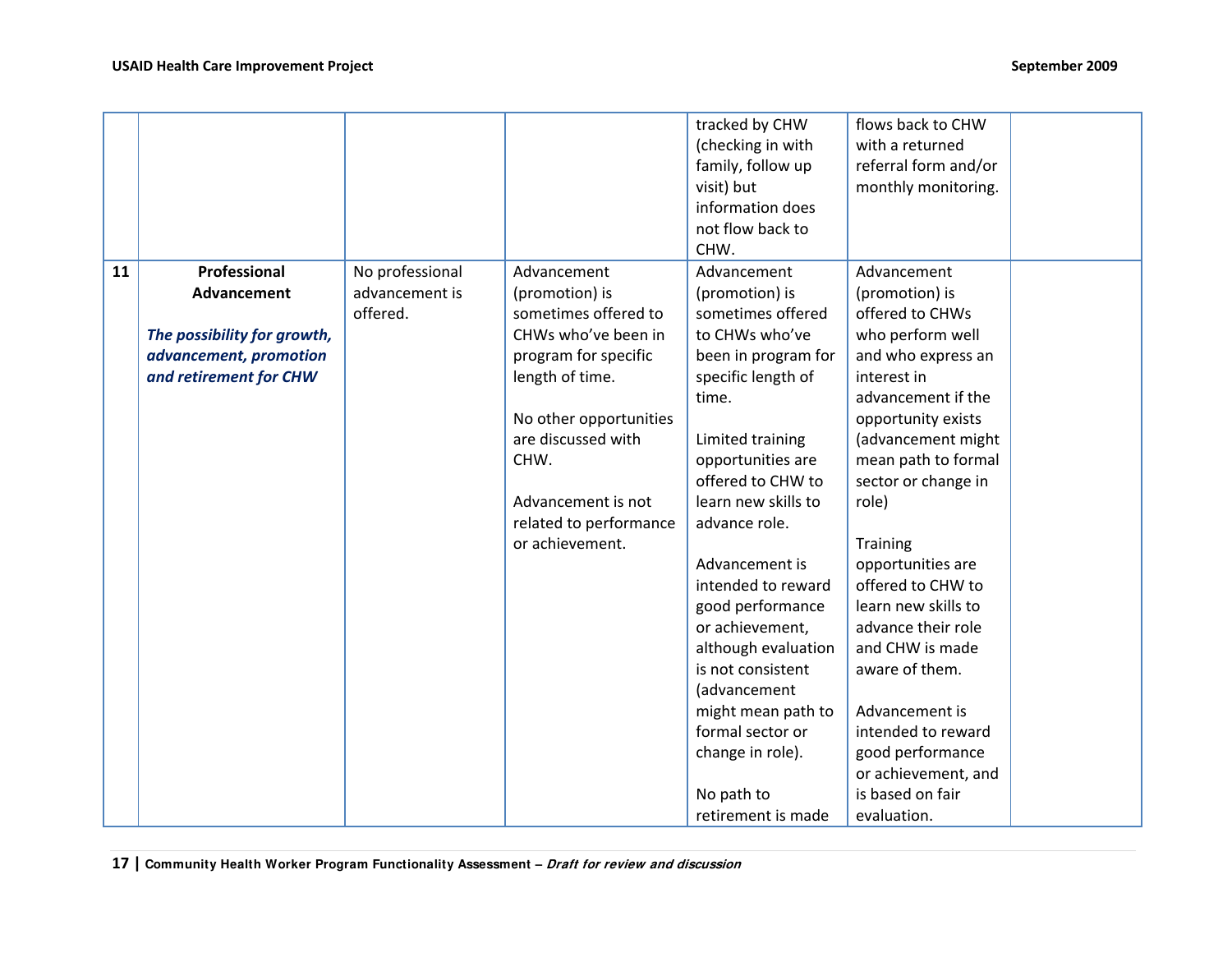|    |                                                                                                                                                                                                              |                                                                      |                                                                                                                                                                                                                                                                            | clear to CHWs                                                                                                                                                                                                                                                                                                                                                                            | Retirement is<br>encouraged and<br>incentives are<br>provided to<br>encourage<br>retirement at a set<br>age.                                                                                                                                                                                                                                                               |  |
|----|--------------------------------------------------------------------------------------------------------------------------------------------------------------------------------------------------------------|----------------------------------------------------------------------|----------------------------------------------------------------------------------------------------------------------------------------------------------------------------------------------------------------------------------------------------------------------------|------------------------------------------------------------------------------------------------------------------------------------------------------------------------------------------------------------------------------------------------------------------------------------------------------------------------------------------------------------------------------------------|----------------------------------------------------------------------------------------------------------------------------------------------------------------------------------------------------------------------------------------------------------------------------------------------------------------------------------------------------------------------------|--|
| 12 | Documentation,<br><b>Information Management</b><br><b>How CHWs document</b><br>visits, how data flows to<br>the health system and<br>back to the community,<br>and how it is used for<br>service improvement | No process for<br>documentation or<br>info management is<br>followed | Some CHWs document<br>their visits and group<br>monitoring visits to<br>facility are attended by<br>CHWs who bring<br>monitoring forms.<br>CHWs/communities do<br>not see data analyzed<br>and no effort to use<br>data in problem-solving<br>at the community is<br>made. | <b>CHWs document</b><br>their visits<br>consistently and<br>group monitoring<br>visits to facility are<br>attended by CHWs<br>who bring<br>monitoring forms.<br>Supervisors monitor<br>quality of<br>documents and<br>provide help when<br>needed.<br>CHWs/communities<br>do not see data<br>analyzed and no<br>effort to use data in<br>problem-solving at<br>the community is<br>made. | CHWs document<br>their visits<br>consistently and<br>group monitoring<br>visits to facility are<br>attended by CHWs<br>who bring<br>monitoring forms.<br>Supervisors monitor<br>quality of<br>documents and<br>provide help when<br>needed.<br>CHWs/communities<br>work with supervisor<br>or referral facility to<br>use data in problem-<br>solving at the<br>community. |  |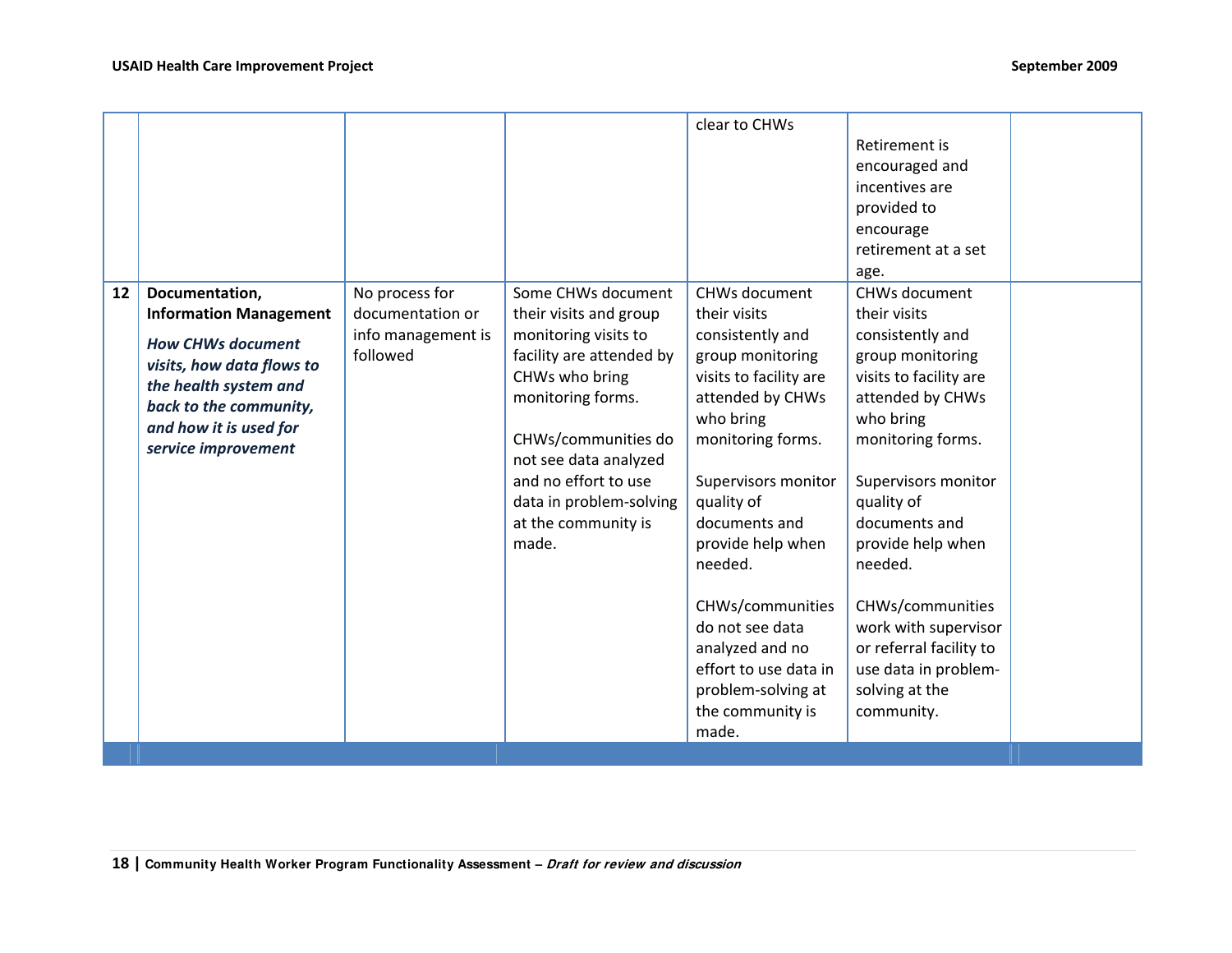#### **Table 2 ‐ Community Health Worker Functionality Matrix – MCH Interventions**

Interventions are grouped by category. One complete intervention requires a check mark in the column titled YES. If the intervention has key subcomponents, all subcomponents of the intervention must be completed for a YES rating. A comment box is provided to describe the intervention delivered more fully or to make notes for action planning.

|              | <b>MCH INTERVENTIONS</b><br>To be considered a functional CHW who provides MCH services, the<br>CHW's tasks must include at least one complete key MCH intervention<br>listed below. | Υ<br>E<br>S                | <b>COMMENTS</b> |
|--------------|--------------------------------------------------------------------------------------------------------------------------------------------------------------------------------------|----------------------------|-----------------|
| $\mathbf{1}$ | <b>ANTENATAL CARE</b>                                                                                                                                                                |                            |                 |
| A            | Iron folate supplements<br>Counsel<br>Provide commodity or intervention/Assess and treat<br>Refer for commodity, intervention, or treatment                                          | $\Box$<br>$\Box$<br>□      |                 |
| B            | <b>Maternal nutrition</b><br>Counsel<br>Provide commodity or intervention/Assess and treat<br>Refer for commodity, intervention or treatment                                         | $\Box$<br>$\Box$<br>$\Box$ |                 |
| C            | Counsel on birth preparedness/complication readiness<br>(includes counseling to use skilled birth attendant)                                                                         | $\Box$                     |                 |
| D            | <b>Tetanus Toxoid</b><br>Counsel<br>Provide commodity or intervention/Assess and treat<br>Refer for commodity, intervention, or treatment                                            | $\Box$<br>$\Box$<br>$\Box$ |                 |
| E            | De-worm<br>Counsel<br>Provide commodity or intervention/Assess and treat<br>Refer for commodity, intervention, or treatment                                                          | $\Box$<br>$\Box$<br>П      |                 |

**19 | Community Health Worker Program Functionality Assessment – Draft for review and discussion**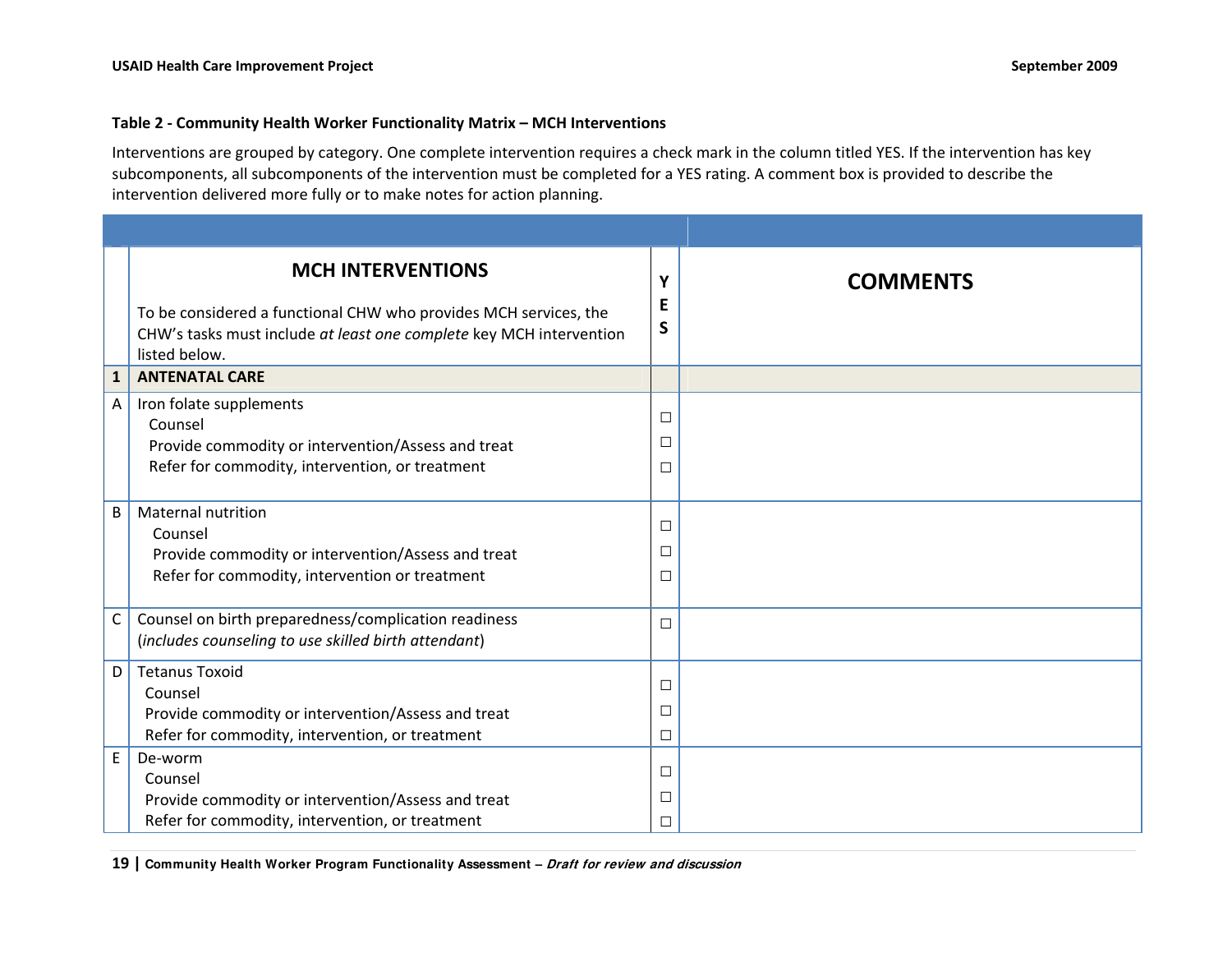| $\overline{2}$ | <b>CHILDBIRTH and IMMEDIATE NEWBORN CARE</b>                                                                                                                                                                                                     |                                                |  |
|----------------|--------------------------------------------------------------------------------------------------------------------------------------------------------------------------------------------------------------------------------------------------|------------------------------------------------|--|
| A              | Prevent Infection/Clean Delivery<br>(Handwashing, clean blade +/or clean delivery kit)                                                                                                                                                           | $\Box$                                         |  |
| B              | Provide Essential Newborn Care<br>a. Immediate warming and drying<br>b. Clean cord care<br>c. Early initiation of breastfeeding                                                                                                                  | $\Box$<br>$\Box$<br>$\Box$                     |  |
| $\mathsf{C}$   | Recognize, initially stabilize (when possible) and refer for maternal and<br>newborn complications<br>a. newborn asphyxia<br>b. sepsis<br>c. hypertensive disorder<br>d. hemorrhage<br>e. prolonged labor and post-abortion complications        | $\Box$<br>$\Box$<br>$\Box$<br>$\Box$<br>$\Box$ |  |
| D              | Prevent PPH: AMTSL or use of uterotonic alone in absence of full AMTSL<br>competency (e.g., oral Misoprostol)                                                                                                                                    | $\Box$                                         |  |
| E              | Provide special care for low birth weight newborns (Kangaroo Care)                                                                                                                                                                               | $\Box$                                         |  |
| $\mathbf{3}$   | <b>POST-PARTUM and NEWBORN CARE</b>                                                                                                                                                                                                              |                                                |  |
| A              | Provide counseling on evidence-based maternal newborn health and<br>nutrition behaviors<br>a. clean cord care<br>b. exclusive BF through 6 months<br>c. thermal protection; hygiene<br>d. danger sign recognition<br>e. maternal nutrition, etc. | $\Box$<br>$\Box$<br>$\Box$<br>$\Box$<br>$\Box$ |  |
| B              | Assess for maternal newborn danger signs and provide appropriate<br>referral                                                                                                                                                                     | $\Box$                                         |  |

**<sup>20</sup> | Community Health Worker Program Functionality Assessment – Draft for review and discussion**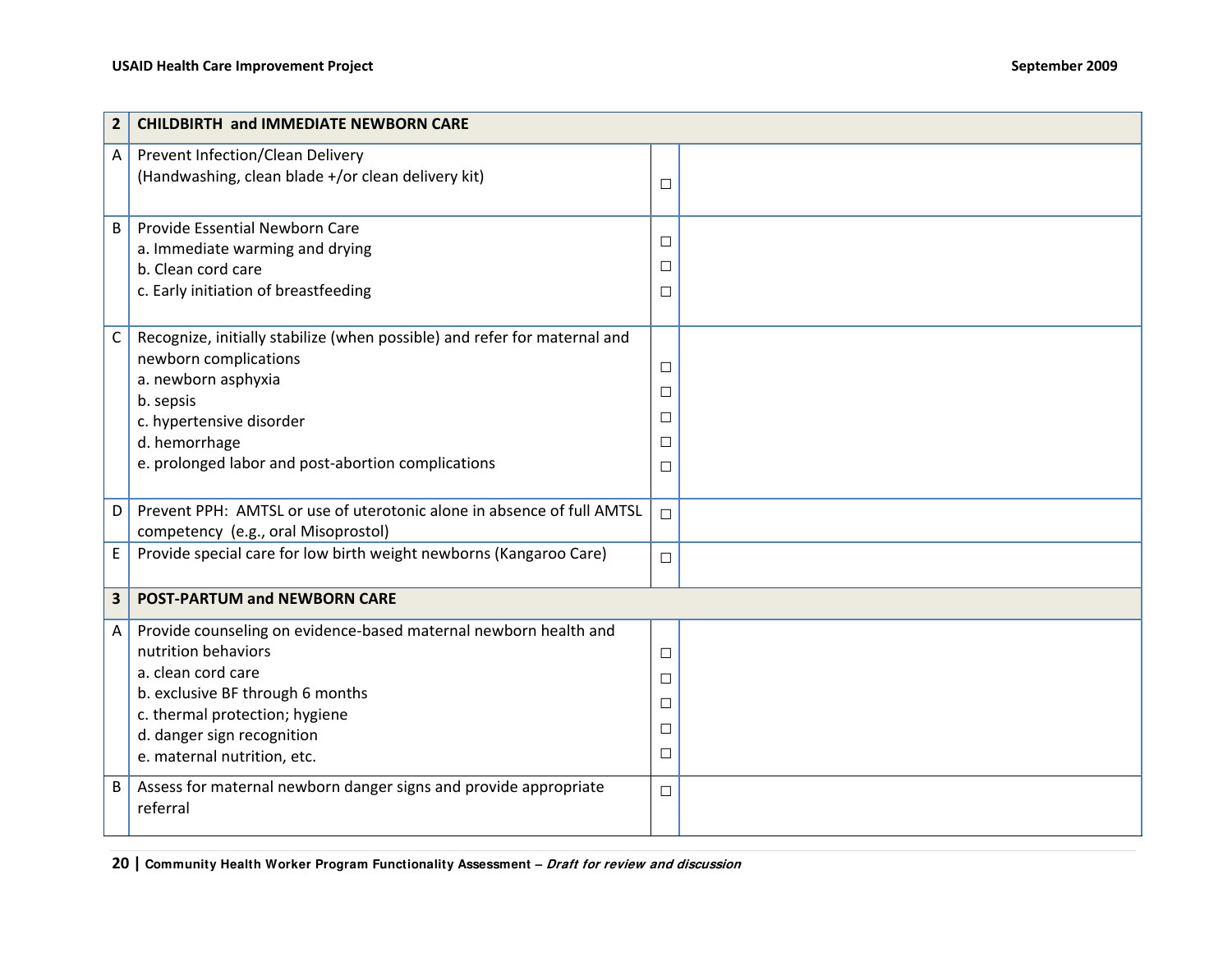| C | Provide treatment for severe newborn infection                       | $\Box$ |  |
|---|----------------------------------------------------------------------|--------|--|
|   | (when community-based treatment is supported by national guidelines) |        |  |
|   |                                                                      |        |  |
| 4 | <b>EARLY CHILDHOOD</b>                                               |        |  |
| Α | Infant and young child feeding, IYCF:                                | $\Box$ |  |
|   | Provide counseling for immediate BF after birth; exclusive BF < 6    |        |  |
|   | months; age-appropriate complementary foods                          |        |  |
| B | Promote growth monitoring, weighing infants and recording progress   | $\Box$ |  |
|   |                                                                      |        |  |
| C | Provide community based management of acute malnutrition (CMAM)      | $\Box$ |  |
|   | using Ready to Use Therapeutic Foods (community-based recuperation   |        |  |
|   | of children with acute moderate to severe malnutrition without       |        |  |
|   | complications)                                                       |        |  |
| D | Community-based treatment of pneumonia                               | $\Box$ |  |
|   | a. Counsel re recognition of danger signs, seeking care/antibiotics  | $\Box$ |  |
|   | b. Assess and treat with antibiotics                                 |        |  |
|   | Refer for antibiotics<br>$\mathsf{C}$ .                              | $\Box$ |  |
|   | d. Refer after treating with initial antibiotics                     | $\Box$ |  |
|   |                                                                      |        |  |
| E | Community-based prevention and treatment of diarrhea                 | $\Box$ |  |
|   | a. Counsel on hygiene                                                | $\Box$ |  |
|   | Counsel on point-of-use water treatment<br>b.                        | $\Box$ |  |
|   | Provide point-of-use water treatment<br>c.                           | $\Box$ |  |
|   | Refer point-of-use water treatment<br>d.<br>Counsel on ORS           | $\Box$ |  |
|   | Provide on ORS                                                       |        |  |
|   | Refer for ORS<br>g.                                                  | $\Box$ |  |
|   | Counsel on Zinc<br>h.                                                | $\Box$ |  |
|   | Provide Zinc                                                         | $\Box$ |  |
|   | Refer for Zinc<br>Τ.                                                 | $\Box$ |  |
|   |                                                                      | $\Box$ |  |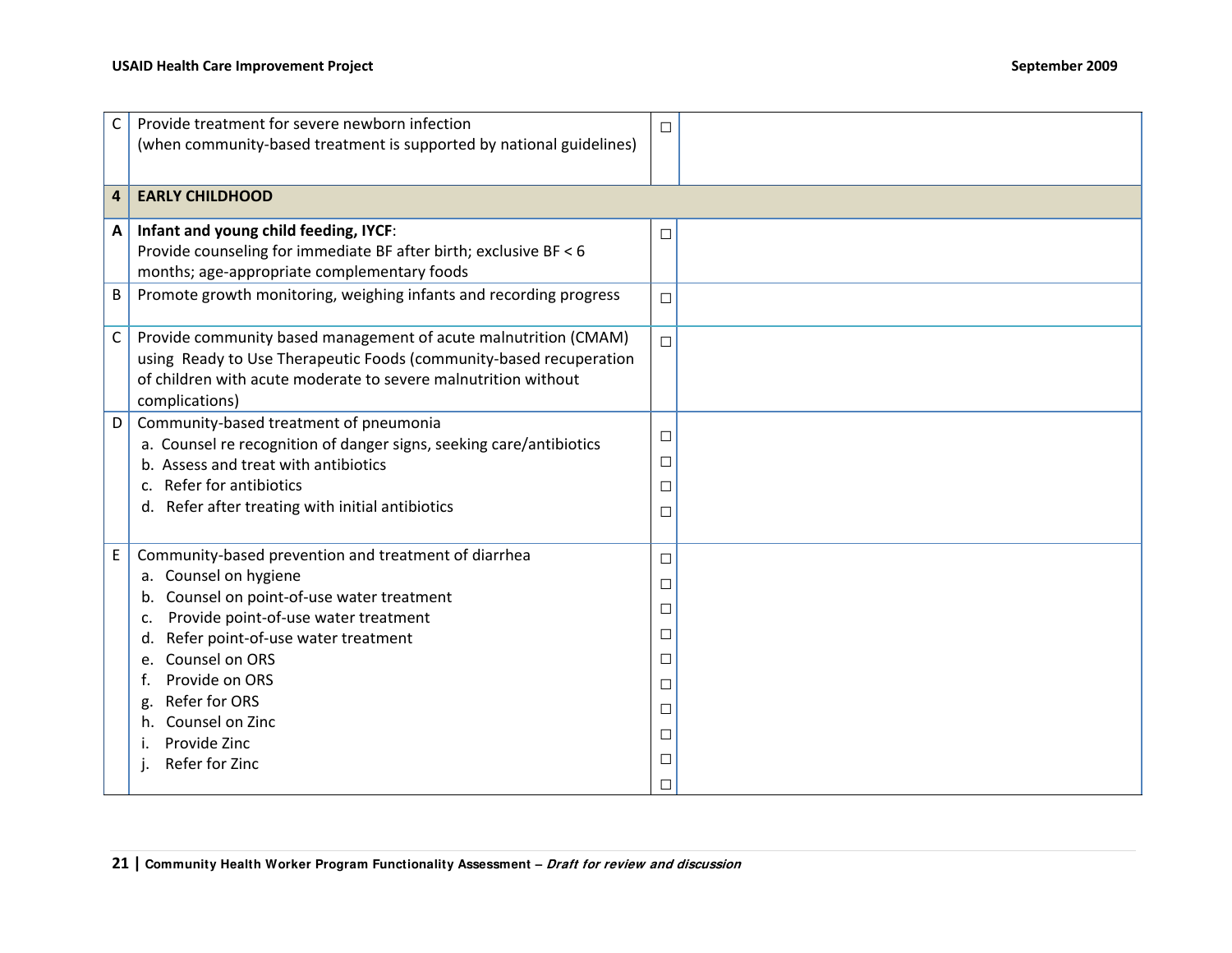| F | Vitamin A supplements (twice annually children 6-59 months)                        |        |  |
|---|------------------------------------------------------------------------------------|--------|--|
|   | Counsel                                                                            | $\Box$ |  |
|   | Provide commodity or intervention/ Assess and treat                                | $\Box$ |  |
|   | Refer for commodity, intervention, or treatment                                    | $\Box$ |  |
| G | Effectively assess and recognize severe illness in children (danger signs)         | $\Box$ |  |
|   | with appropriate referral                                                          |        |  |
| H | Counsel on Immunizations                                                           |        |  |
|   | Mapping/tracking for immunization coverage                                         | $\Box$ |  |
|   | Provide immunizations:                                                             |        |  |
|   | - DTP                                                                              | $\Box$ |  |
|   | - Polio and or measles                                                             | $\Box$ |  |
|   | $-+/-$ HIB                                                                         | $\Box$ |  |
|   | - Hep B                                                                            | $\Box$ |  |
|   | -Pneumovax                                                                         | $\Box$ |  |
|   | Refer for immunizations                                                            |        |  |
|   |                                                                                    | $\Box$ |  |
|   |                                                                                    |        |  |
| 5 | FAMILYPLANNING/HEALTHY TIMING AND SPACING OF PREGNANCY                             |        |  |
|   |                                                                                    |        |  |
| A | Counsel on HTSP/contraceptives                                                     | $\Box$ |  |
|   | Provide contraceptives:                                                            |        |  |
|   | - Condoms                                                                          | $\Box$ |  |
|   | - Lactation Amenorrheic Method (LAM)                                               | $\Box$ |  |
|   | - Oral contraceptives                                                              | $\Box$ |  |
|   | - Depo                                                                             | $\Box$ |  |
|   | Refer for contraceptives:                                                          |        |  |
|   | - Condoms                                                                          | $\Box$ |  |
|   | - Lactation Amenorrheic Method (LAM)                                               | $\Box$ |  |
|   | - Oral contraceptives                                                              |        |  |
|   |                                                                                    | $\Box$ |  |
|   | - Long-acting and permanent methods                                                | $\Box$ |  |
|   |                                                                                    |        |  |
| В | Provide FP counseling +/- administer contraceptives<br>(e.g., oral contraceptives) | $\Box$ |  |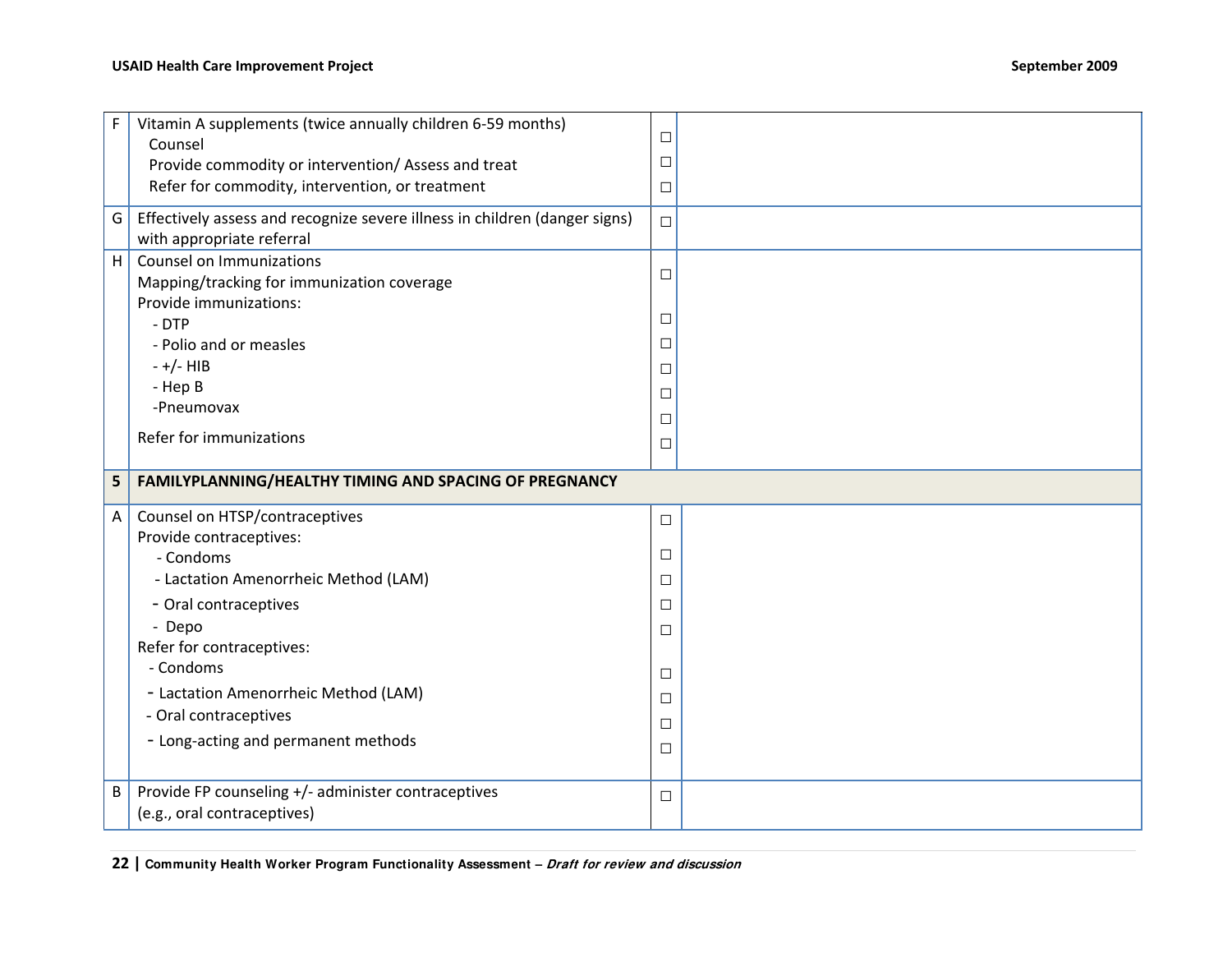| 6                       | <b>MALARIA (optional - Dependent Upon Country)</b>                          |        |  |
|-------------------------|-----------------------------------------------------------------------------|--------|--|
| A                       | Insecticide-treated mosquito nets to pregnant women and children<br>Counsel |        |  |
|                         | Provide commodity or intervention/Assess and treat                          | $\Box$ |  |
|                         | Refer for commodity, intervention, or treatment                             | $\Box$ |  |
|                         |                                                                             | $\Box$ |  |
| B                       | Intermittent preventive malaria treatment (IPTp)                            |        |  |
|                         | Counsel                                                                     | $\Box$ |  |
|                         | Provide commodity or intervention/Assess and treat                          | $\Box$ |  |
|                         | Refer for commodity, intervention or treatment                              | $\Box$ |  |
| $\mathsf C$             | Community-based treatment of malaria (testing with Rapid Diagnostic         |        |  |
|                         | Test or presumptive treatment per antimalarial per national guidelines.)    |        |  |
|                         | Counsel                                                                     | $\Box$ |  |
|                         | Provide commodity or intervention/Assess and treat                          | $\Box$ |  |
|                         | Refer for commodity, intervention, or treatment                             | $\Box$ |  |
| $\overline{\mathbf{z}}$ | <b>PMTCT (Optional - Dependent Upon Country)</b>                            |        |  |
|                         |                                                                             |        |  |
| Α                       | Healthy timing and spacing of pregnancy                                     | $\Box$ |  |
|                         | Counsel                                                                     |        |  |
|                         | Provide commodity or intervention/Assess and treat                          | $\Box$ |  |
|                         | Refer for commodity, intervention, or treatment                             | $\Box$ |  |
| B                       | Antibody testing to pregnant women and mothers                              | $\Box$ |  |
|                         | Counsel                                                                     |        |  |
|                         | Provide commodity or intervention/Assess and treat                          | $\Box$ |  |
|                         | Refer for commodity, intervention or treatment                              | $\Box$ |  |
| C                       | Prophylactic ARVs/HAART to pregnant women/mothers                           | $\Box$ |  |
|                         | Counsel<br>Provide commodity or intervention/Assess and treat               | $\Box$ |  |
|                         | Refer for commodity, intervention or treatment                              |        |  |
|                         | Prophylactic ARVs/HAART to infants                                          | $\Box$ |  |
| D                       | Counsel                                                                     | $\Box$ |  |
|                         |                                                                             |        |  |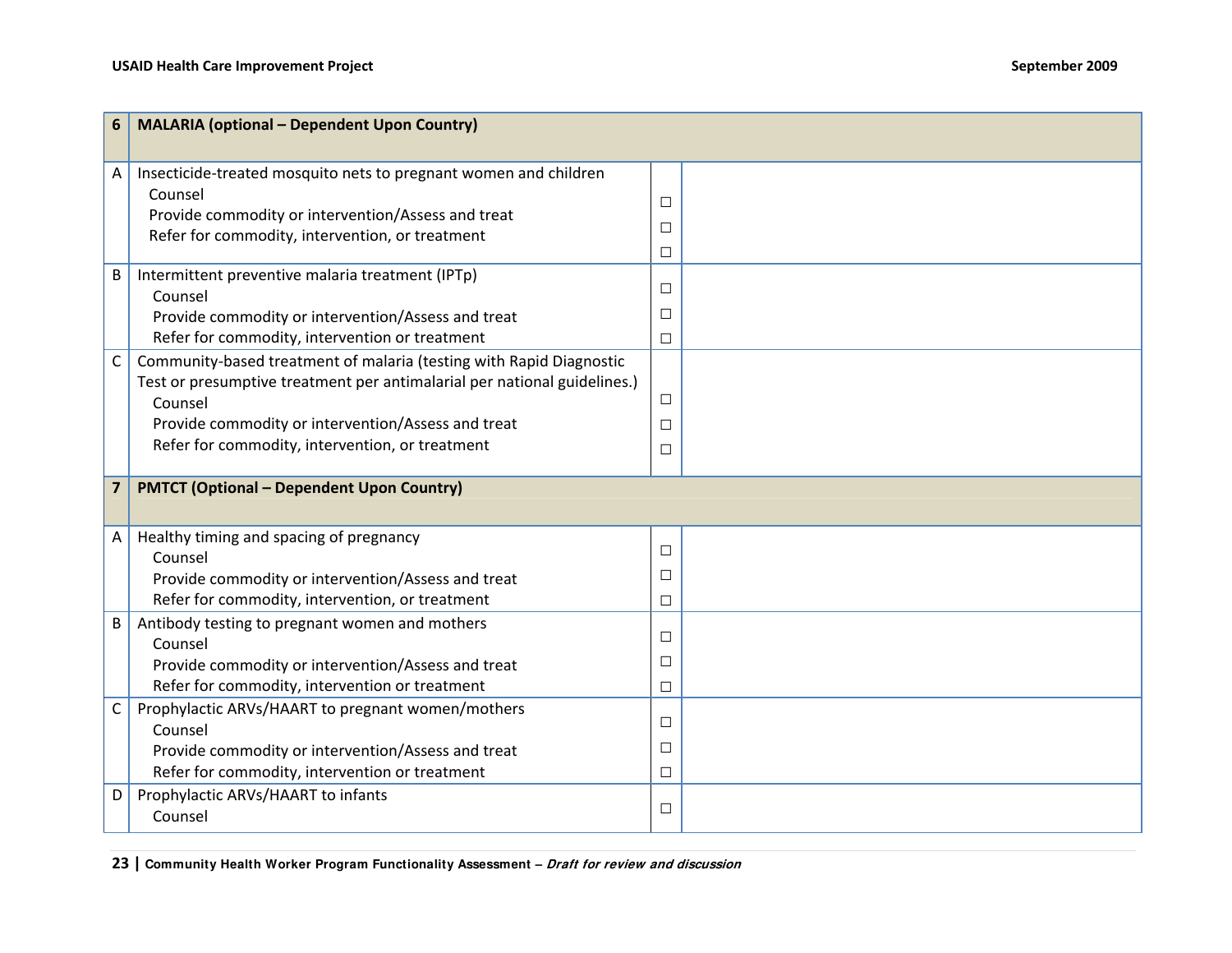|    | Provide commodity or intervention/Assess and treat | $\Box$ |  |
|----|----------------------------------------------------|--------|--|
|    | Refer for commodity, intervention or treatment     | $\Box$ |  |
| E  | Early infant diagnosis                             |        |  |
|    | Counsel                                            | С      |  |
|    | Provide commodity or intervention/Assess and treat |        |  |
|    | Refer for commodity, intervention or treatment     |        |  |
| F. | Pregnant HIV-infected women tracking               |        |  |
|    | Counsel                                            | $\Box$ |  |
|    | Provide commodity or intervention/Assess and treat |        |  |
|    | Refer for commodity, intervention or treatment     |        |  |
| G  | HIV-exposed infant tracking                        |        |  |
|    | Counsel                                            | $\Box$ |  |
|    | Provide commodity or intervention/Assess and treat |        |  |
|    | Refer for commodity, intervention or treatment     | $\Box$ |  |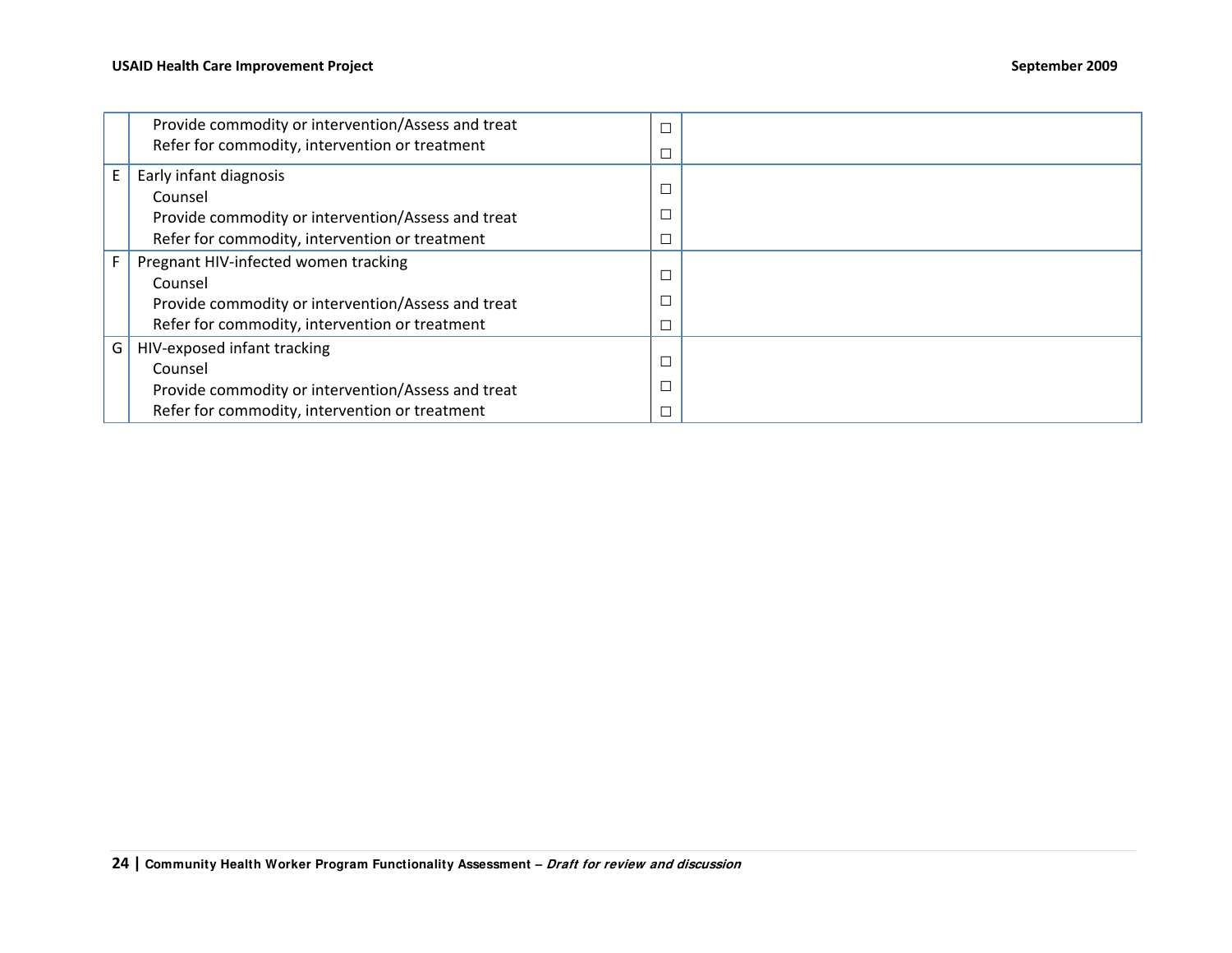|                    | <b>Region/Department</b>                               |                                                                     |                                                                                     | <b>Number of CHW's in Program</b> |                                       |
|--------------------|--------------------------------------------------------|---------------------------------------------------------------------|-------------------------------------------------------------------------------------|-----------------------------------|---------------------------------------|
| <b>CHW Program</b> |                                                        | <b>Total Program</b><br>Functionality<br>Score (Min:<br>24/Max: 36) | <b>Number of MCH</b><br><b>Interventions</b><br>$(Min: 1 - when$<br>2 or more, add) | <b>Baseline</b><br>Date:          | New/newly<br>functional CHWs<br>Date: |
|                    | 1. Region A<br><b>Region B</b><br>2.<br>Region C<br>3. | 1.<br>2.<br>3.                                                      | 1.<br>2.<br>3.                                                                      | 1.<br>2.<br>3.<br>Total:          | 1.<br>2.<br>3.<br>Total:              |